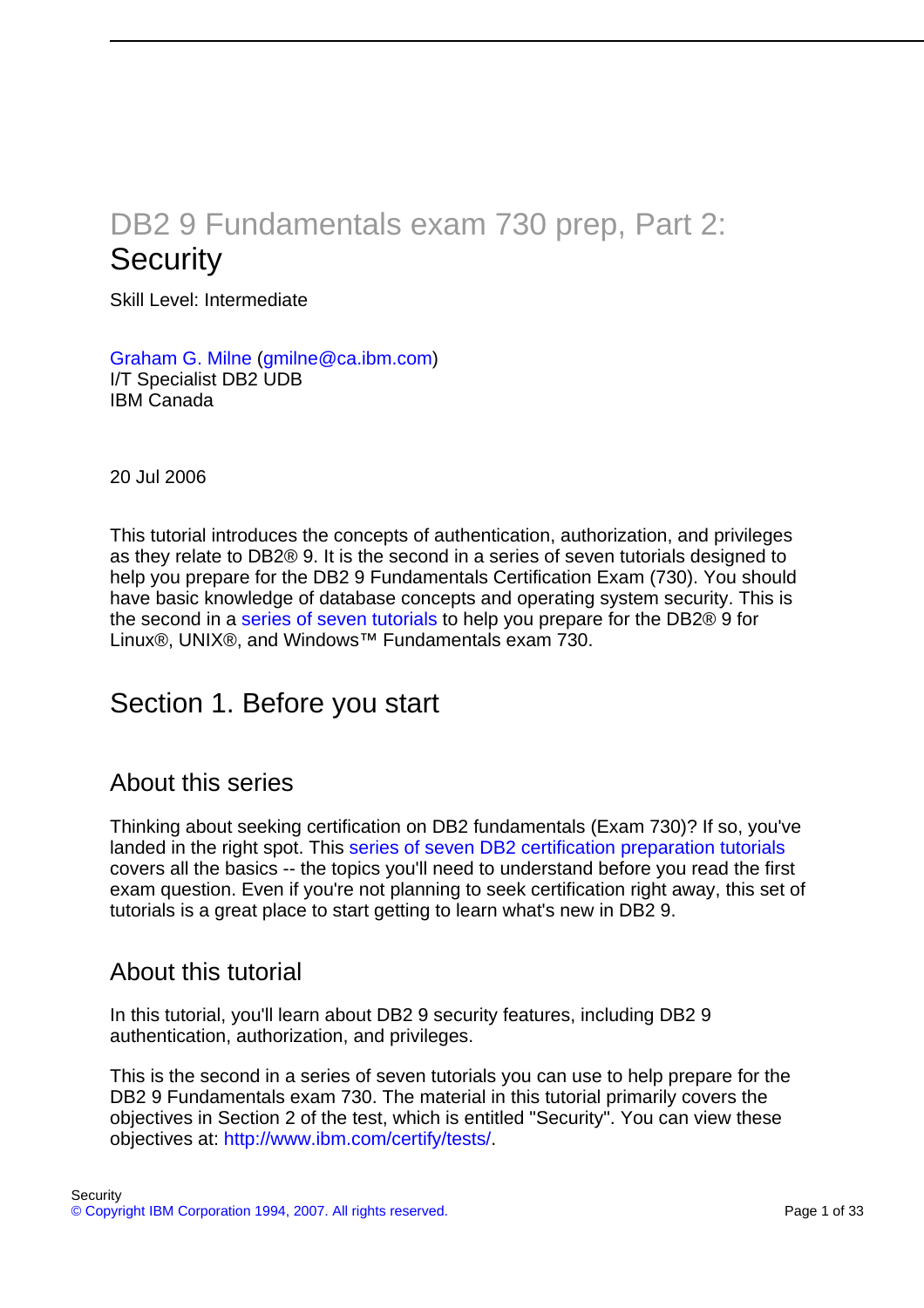# **Prerequisites**

To understand the concepts described in this tutorial, you should already have a basic knowledge of database concepts and an understanding of operating system security features.

# System requirements

The examples in this tutorial are specific to DB2 9 running on a Windows™ operating system (with native security features). However, the concepts and information provided are relevant to DB2 running on any distributed platform.

You do not need a copy of DB2 9 to complete this tutorial. However, you will get more out of the tutorial if you download the free trial version of [IBM DB2 9](http://www.ibm.com/developerworks/downloads/im/udb/) to work along with this tutorial.

# Setup

To complete the steps in this tutorial, you should have:

- 1. Logged into a Windows machine as a user who is a member of the Administrators group. In the examples in this tutorial, we will be logged in with the user ID *gmilne*.
- 2. Installed DB2 9.
- 3. Created a new group on the machine on which DB2 was installed. In this tutorial, the group ID db2grp1 is used.
- 4. Created a second user ID on the machine on which DB2 was installed. In this tutorial, for this purpose we will use the user ID test1. Note that the test1 user is not a member of the Administrators group.

# Section 2. DB2 security

# Aspects of database security

Database security is of utmost importance today. Your database might allow customers to purchase products over the Internet, or it can contain historical data used to predict business trends; either way, your company needs a sound database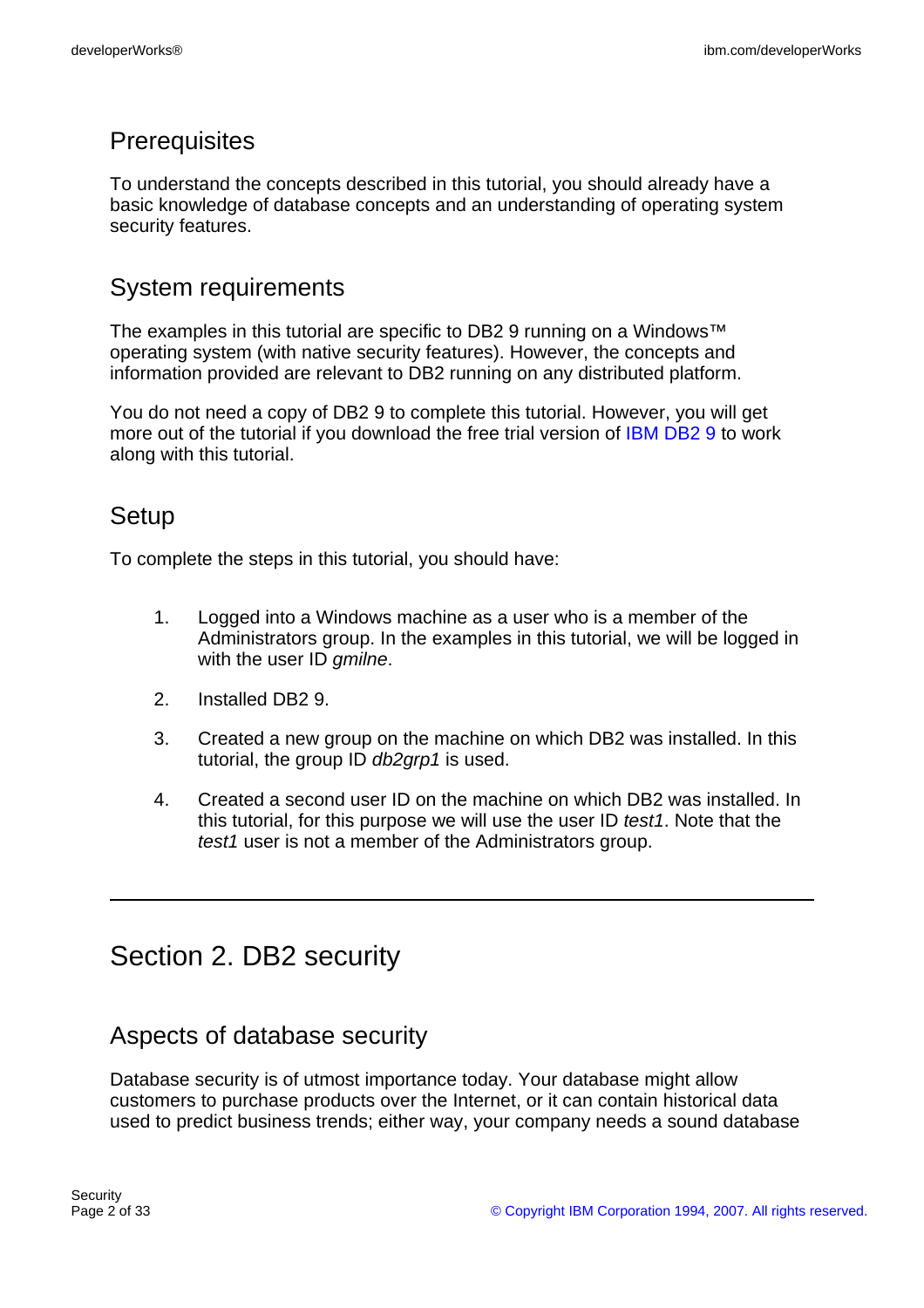security plan.

A database security plan should define:

- Who is allowed access to the instance and/or database
- Where and how a user's password will be verified
- Authority level that a user is granted
- Commands that a user is allowed to run
- Data that a user is allowed to read and/or alter
- Database objects a user is allowed to create, alter, and/or drop

## DB2 security mechanisms

There are three main mechanisms within DB2 that allow a DBA to implement a database security plan: authentication, authorization, and privileges.

Authentication is the first security feature you'll encounter when you attempt to access a DB2 instance or database. DB2 authentication works closely with the security features of the underlying operating system to verify user IDs and passwords. DB2 can also work with security protocols like Kerberos to authenticate users.

Authorization involves determining the operations that users and/or groups can perform, and the data objects that they may access. A user's ability to perform high-level database and instance management operations is determined by the authorities that they have been assigned. The five different authority levels within DB2 are SYSADM, SYSCTRL, SYSMAINT, DBADM, and LOAD.

Privileges are a bit more granular than authorities, and can be assigned to users and/or groups. Privileges help define the objects that a user can create or drop. They also define the commands that a user can use to access objects like tables, views, indexes, and packages. New to DB2 9 is the concept of label-based access control (LBAC), which allows more granular control of who can access individual rows and/or columns.

To prepare for the next section of the tutorial, you will need to create a database within the DB2 instance. Make sure that the %DB2INSTANCE% variable is still set to DB2, and then create the sample database using the command  $db2$ sampl  $drive$ , using the name of the drive where you want to create the sample. For the examples in this tutorial, you'll create the sample database on your D: drive, as follows:

<span id="page-2-0"></span>D:\SQLLIB\BIN> db2sampl d: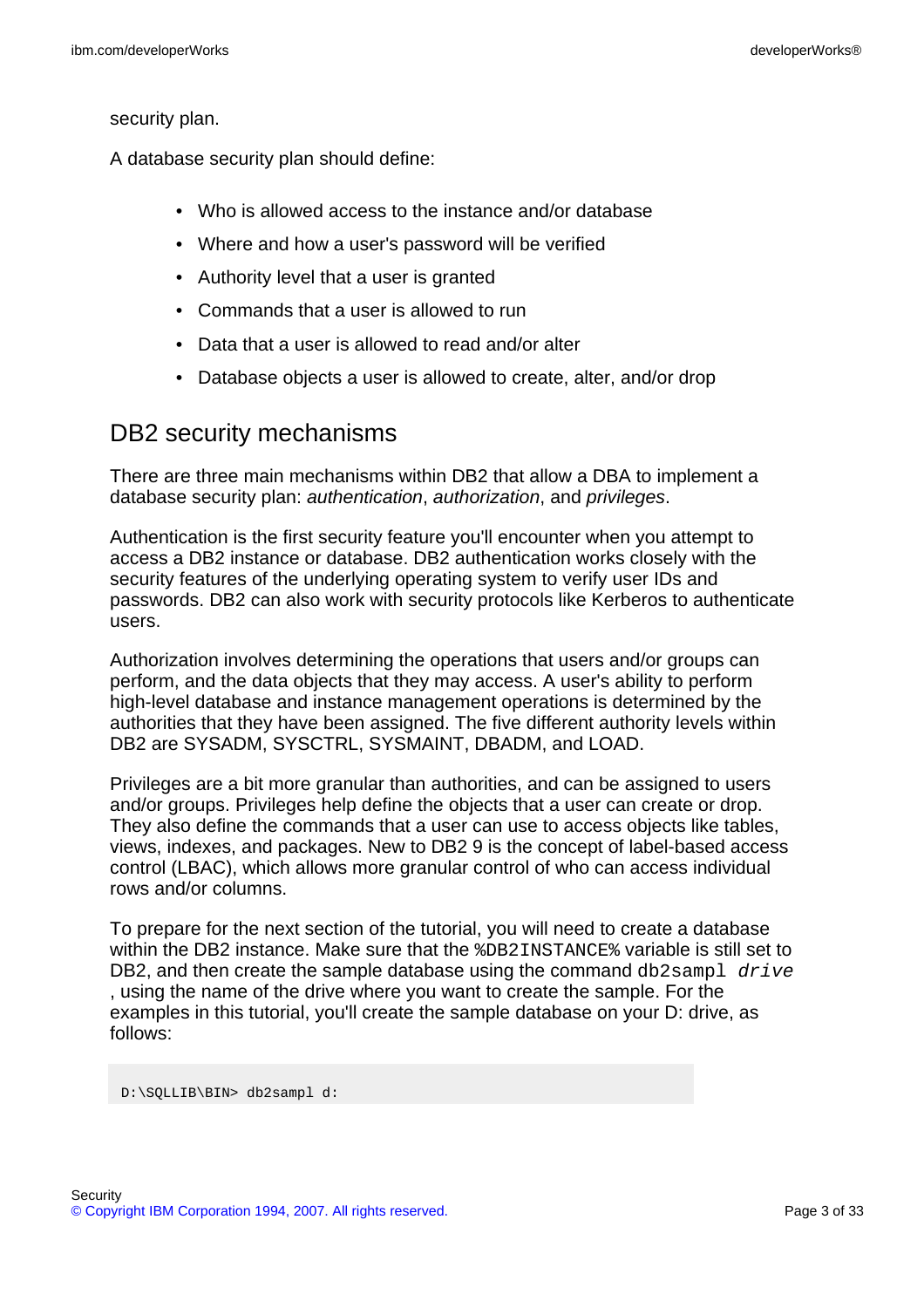# Clients, servers, gateways, and hosts

It is particularly important that you understand the terms *client, server, gateway*, and host when considering the security of the entire database environment. A database environment often consists of several different machines; you must safeguard the database at any potential data access point. The concepts of clients, servers, gateways, and hosts are particularly important when dealing with DB2 authentication.

The diagram below illustrates a basic client-server-host configuration.



The database server is the machine (or machines in a partitioned database system) on which the database physically resides. The DB2 database clients are machines that are configured to run queries against the database on the server. These clients can be local (reside on the same physical machine as the database server) or they can be remote (reside on separate machines).

If the database resides on a mainframe machine running an operating system like AS/400 (iSeries) or OS/390 (zSeries), it's called a host or host server. A gateway is a machine running the DB2 Connect product. Through the gateway, DB2 client machines can connect to a DB2 database that resides on a host machine. The gateway is also referred to as the DB2 Connect Server. Systems with the Enterprise Server Edition product installed also have the DB2 Connect functionality built in.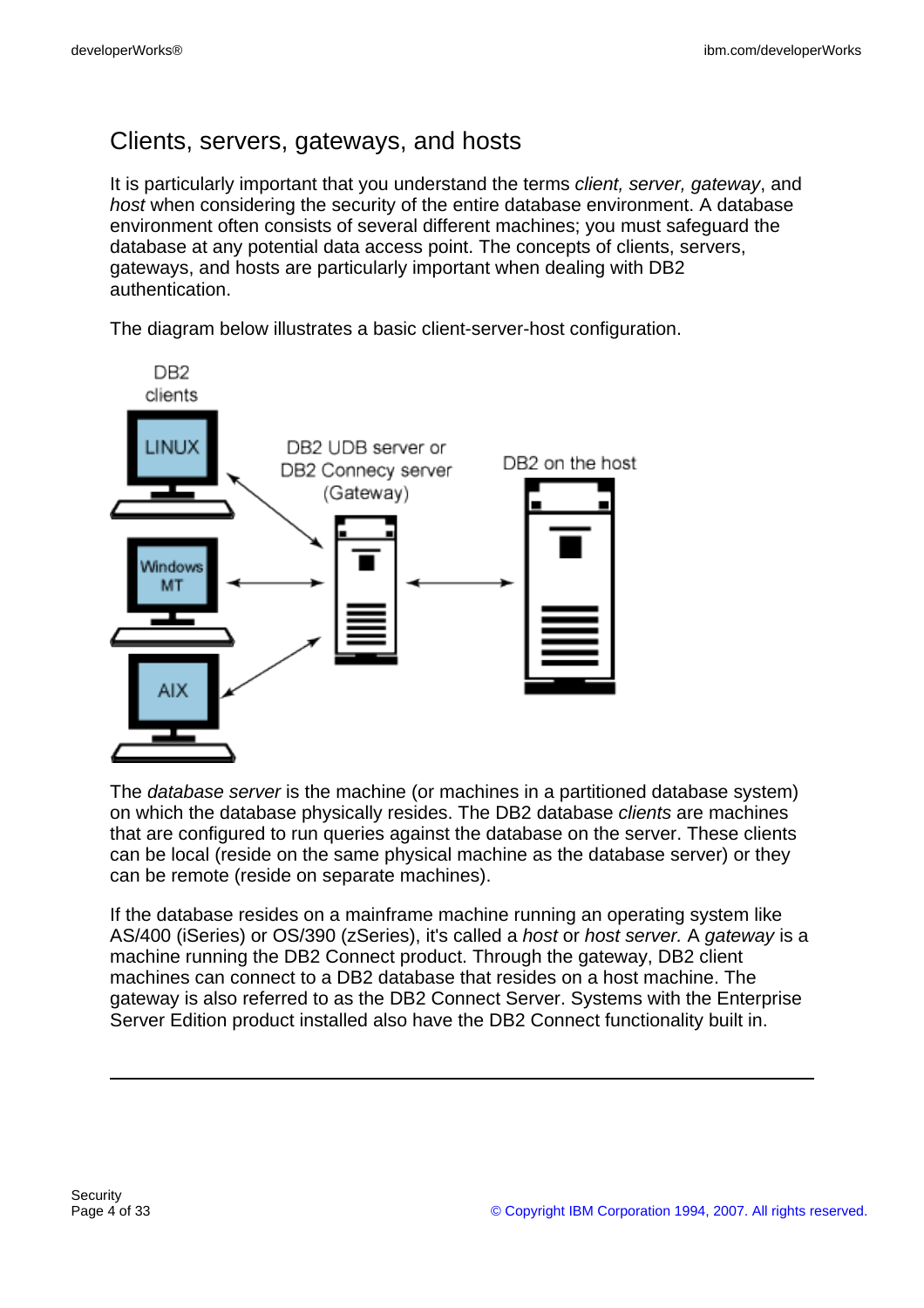# Section 3. DB2 authentication

# When DB2 authenticates

DB2 authentication controls the following aspects of a database security plan:

- Who is allowed access to the instance and/or database
- Where and how a user's password will be verified

It does this with the help of the underlying operating system security features whenever an *attach* or *connect* command is issued. An attach command is used to connect to the DB2 instance, whereas a connect command is used to connect to a database within a DB2 instance. The examples below walk you through the different ways that DB2 will authenticate a user issuing these commands. These examples use the default authentication type of SERVER in the database manager configuration file. Example 3 below illustrates how DB2 can be used to change the password on the OS of the server.

Log on to the machine where DB2 is installed with the user ID you used to create the DB2 instance. Issue the following commands:

db2 attach to DB2

Here, authentication is done implicitly. The user ID used to log onto the machine is used and is assumed to be already verified by the operating system.

db2 connect to sample user test1 using password Database Connection Information Database server  $= DB2/NT 9.1.0$ SQL authorization ID = TEST1 Local database alias = SAMPLE

Here, authentication is done explicitly. The user test1 with the password password is verified by the operating system. User test1 is successfully connected to the sample database.

db2 connect to sample user test1 using password new chgpass confirm chgpass

The user ID test1 with password password is verified by the operating system as in example 2. The password for *test1* is then changed by the operating system from password to chgpass. As a result, the command in example 2 will fail if you reissue it.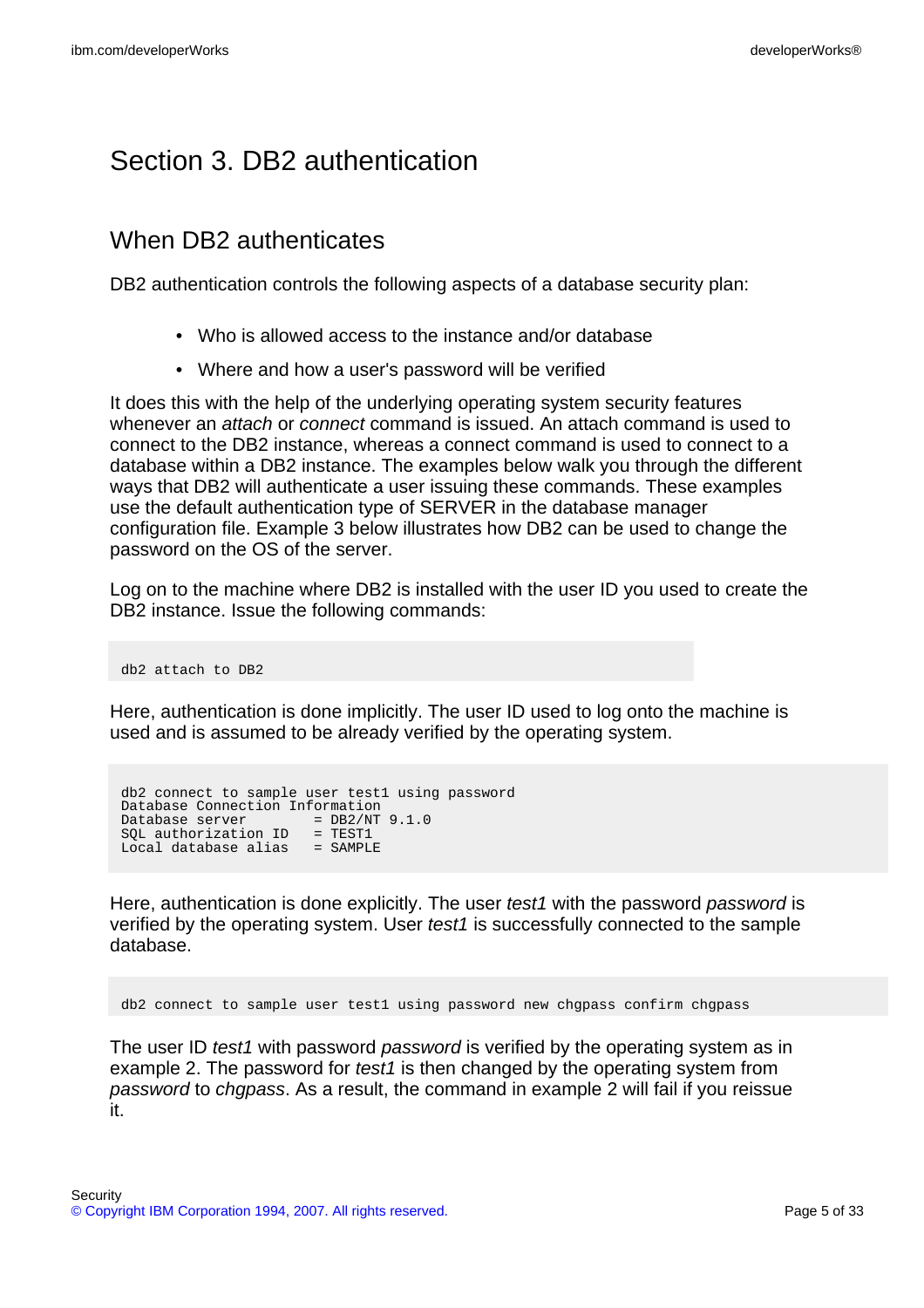# DB2 authentication types

Authentication types are used by DB2 to determine where authentication is to take place. For example, in a client-server environment, will the client or the server machine verify the user's ID and password? In a client-gateway-host environment, will the client or host machine verify the ID and password?

DB2 9 has the ability to specify different authentication mechanisms depending on whether the user is attempting to connect to the database, or perform instance attachments and instance level operations. By default, the instance is set up to use one type of authentication for all instance level and connection level requests. This is specified by the Database Manager Configuration parameter AUTHENTICATION. Introduced in V9.1 is the Database Manager Configuration parameter SRVCON AUTH. This parameter specifically deals with connections to databases. So, for example, if you have the following set in your DBM CFG:

DB2 GET DBM CFG<br>Server Connection Authentication Server Connection Authentication (SRVCON\_AUTH) = KERBEROS<br>Database manager authentication (AUTHENTICATION) = SERVER\_E

 $(AUTHENTICATION) = SERVER\_ENCRYPT$ 

Then attachments to the instance would use SERVER\_ENCRYPT. Connections to the database however would use KERBEROS authentication. if KERBEROS was not properly initialized for the server but a valid userid / password was supplied then the user would be allowed to attach to the instance, but not allowed to connect to the database.

The following table summarizes the available DB2 authentication types. In a client-gateway-host environment, these authentication options are set on the client and gateway, not on the host machine. Setting these options is discussed in more detail throughout this section. See [Clients, servers, gateways, and hosts](#page-2-0) for a refresher.

| <b>Type</b>         | <b>Description</b>                                                                                                                    |
|---------------------|---------------------------------------------------------------------------------------------------------------------------------------|
| <b>SERVER</b>       | Authentication takes place on the server.                                                                                             |
| SERVER_ENCRYPT      | Authentication takes place on the server.<br>Passwords are encrypted at the client machine<br>before being sent to the server.        |
| <b>CLIENT</b>       | Authentication takes place on the client machine<br>(see Dealing with untrusted clients for<br>exceptions).                           |
| *KERBEROS           | Authentication is performed by the Kerberos<br>security software.                                                                     |
| *KRB_SERVER_ENCRYPT | Authentication is performed by Kerberos security<br>software if the client setting is KERBEROS.<br>Otherwise, SERVER ENCRYPT is used. |
| DATA ENCRYPT        | Authentication takes place on the server. The<br>server accepts encrypted userids and                                                 |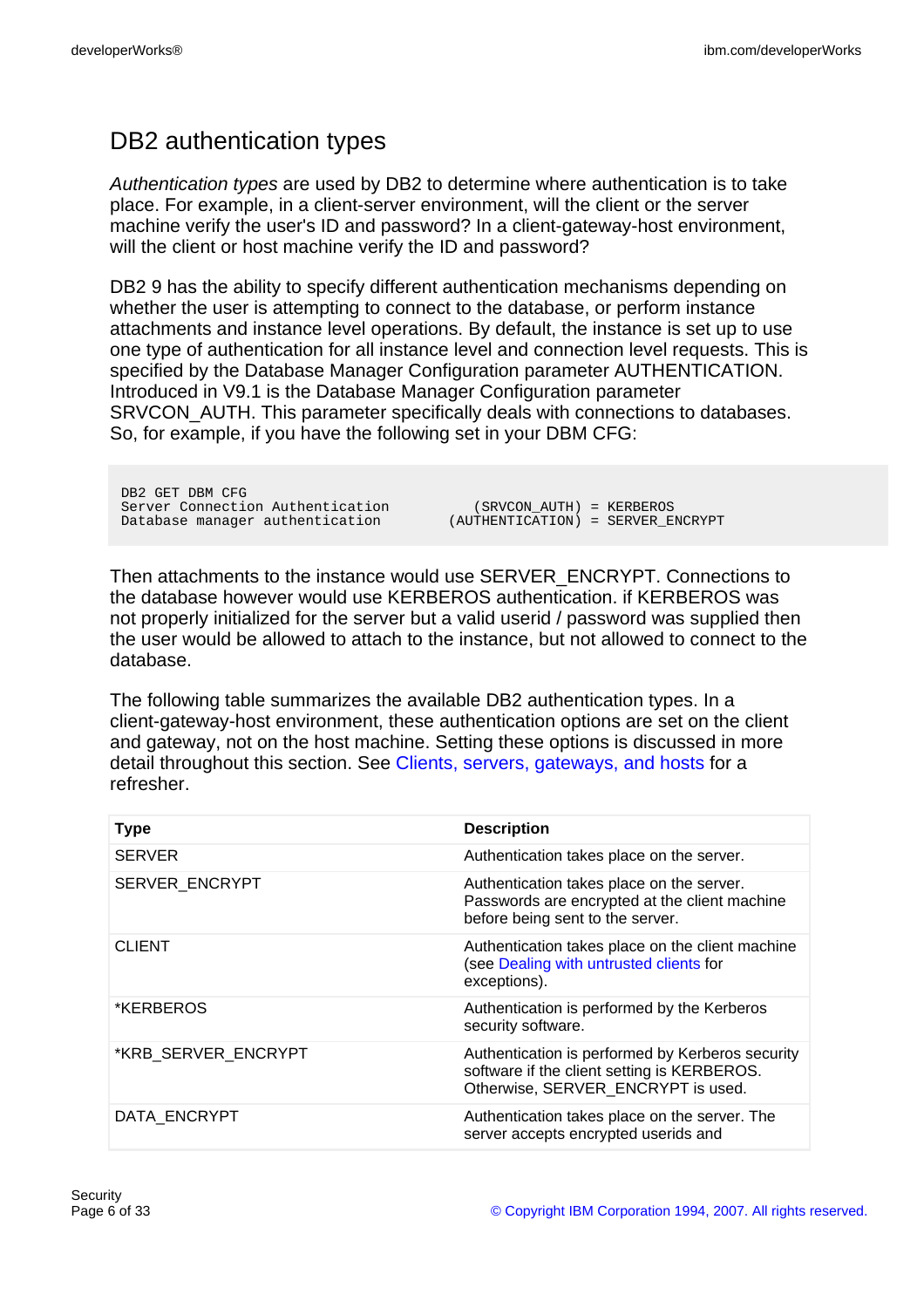|                    | passwords, and will encrypt the data. This<br>operates the same way as SERVER_ENCRYPT,<br>except the data is encrypted as well.                                                                                                                                                                                                                                                                                                                                                                                                                                                                              |
|--------------------|--------------------------------------------------------------------------------------------------------------------------------------------------------------------------------------------------------------------------------------------------------------------------------------------------------------------------------------------------------------------------------------------------------------------------------------------------------------------------------------------------------------------------------------------------------------------------------------------------------------|
| DATA_ENCRYPT_CMP   | Authentication is the same as for<br>DATA_ENCRYPT, except that this scheme<br>allows older clients that don't support the<br>DATA_ENCRYPT scheme to connect using<br>SERVER_ENCRYPT authentication. The data in<br>this case will not be encrypted. if the client<br>connecting supports DATA_ENCRYPT, it is<br>forced to encrypt the data, and can not<br>downgrade to SERVER_ENCRYPT<br>authentication. This authentication type is only<br>valid in the server's database manager<br>configuration file and is not valid when used on<br>the CATALOG DATABASE command on a client<br>or gateway instance. |
| GSSPLUGIN          | Authentication is controlled by an external<br>GSS-API plugin.                                                                                                                                                                                                                                                                                                                                                                                                                                                                                                                                               |
| GSS_SERVER_ENCRYPT | Authentication is controlled by an external<br>GSS-API plugin. In the case where the client<br>doesn't support one of the server's GSS-API<br>plugins, SERVER_ENCRYPT authentication is<br>used.                                                                                                                                                                                                                                                                                                                                                                                                             |

\*These settings are valid only for Windows 2000, AIX, Solaris and Linux® operating systems.

## Setting authentication on the server

Authentication is set on the database server within the Database Manager Configuration (DBM CFG) file using the AUTHENTICATION parameter. Remember, the DBM CFG file is an instance-level configuration file. Thus, the AUTHENTICATION parameter affects all databases within the instance. The following commands illustrate how this parameter can be altered.

To view the authentication parameter in the configuration file:

db2 get dbm cfg

#### To alter the authentication parameter to server\_encrypt:

```
C:\PROGRA~1\SQLLIB\BIN> db2 update dbm cfg using authentication server_encrypt
C:\PROGRA~1\SQLLIB\BIN> db2stop
C:\PROGRA~1\SQLLIB\BIN> db2start
```
Certain authentication types, like GSSPLUGIN, KERBEROS, and CLIENT require the setting of other Database Manager Configuration parameters such as TRUST\_ALLCLNTS, SRV\_PLUGIN\_MODE, and SRVCON\_PW\_PLUGIN. More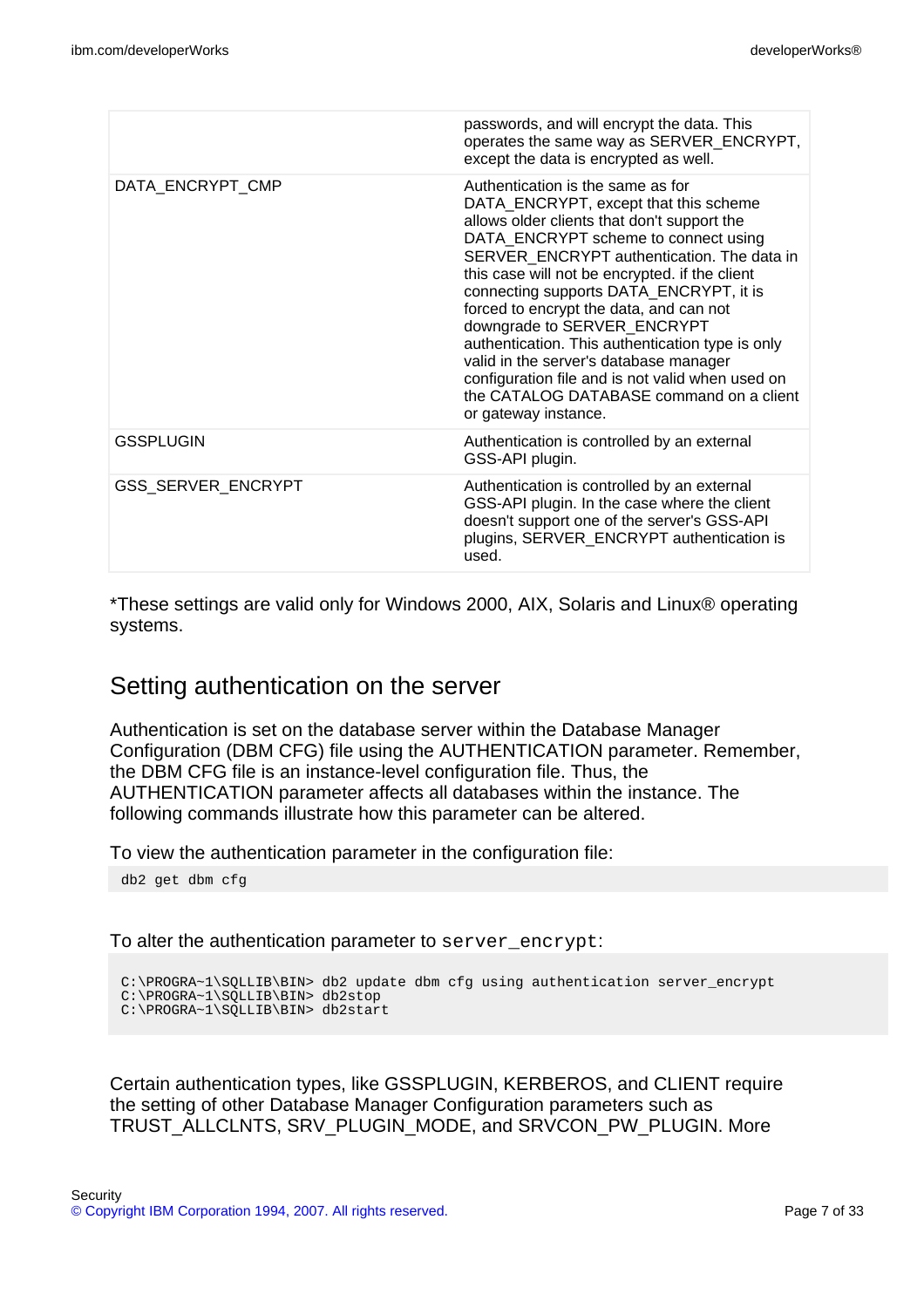details on these settings below.

# Setting authentication on the gateway

Authentication is set on the gateway using the catalog database command. For the examples here, we'll use a host database named myhostdb.

To set the gateway authentication type to SERVER, you would issue the following command on the gateway machine:

```
db2 catalog database myhostdb at node nd1 authentication SERVER
db2 terminate
```
Note that authentication is never performed on the gateway itself. In DB2 Version 8, authentication must always occur at either the client or the host database server.

# Setting authentication on the client

Let's consider two scenarios on two separate client machines. We'll configure one to connect to a database on a server machine (DB2 UDB LUW distributed platform), and the other to connect to a database on a host machine (DB2 for zSeries, for example).

• **Client connecting to a server database:** The client authentication setting in the database directory entry for the database being connected to must match that of the database server (with the exception of KRB\_SERVER\_ENCRYPT, DATA\_ENCRYPT\_CMP, and GSS\_SERVER\_ENCRYPT). Let's assume the server authentication type is set to SERVER. The following command would then be issued on the client to catalog the server database named sample:

db2 catalog database sample at node nd1 authentication SERVER

If the authentication type is not specified, the client will try to use SERVER\_ENCRYPT by default.

• **Client connecting to a host database:** Let's assume that the authentication type on the gateway is set to SERVER. If an authentication type is not specified, SERVER\_ENCRYPT authentication is assumed when accessing a database through DB2 Connect. Authentication will take place on the host database server. The following command issued from the client will cause the client to send unencrypted userids and passwords to the gateway: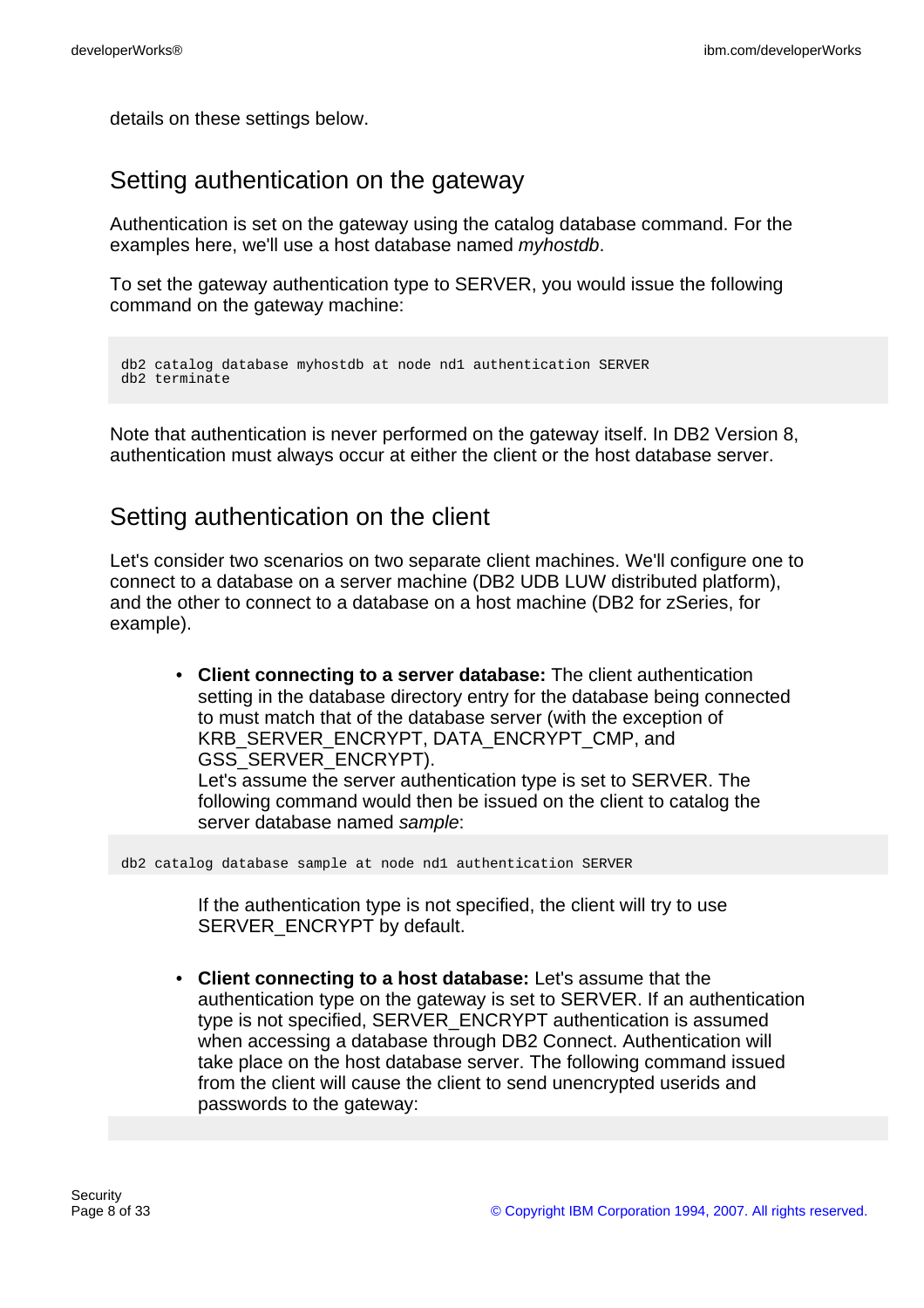db2 catalog database myhostdb at node nd1 authentication SERVER

Now let's assume authentication is set to SERVER\_ENCRYPT on the gateway. Authentication will once again take place on the host database server. The userid and password is encrypted on the client before being sent to the gateway, and encrypted on the gateway before being sent to the host machine. This is the default behaviour.

## <span id="page-8-0"></span>Dealing with untrusted clients

If the server or gateway machine has authentication set to CLIENT, this implies that the client is expected to authenticate a user's ID and password. However, some client machines may not have operating systems with native security features. Such untrusted clients include DB2 clients running on Windows 98 and Windows ME. DB2 V9.1 does not support Windows 98 or Windows ME, but it does support downlevel clients and so may still have to deal with untrusted V8 clients.

There are two additional parameters in the DBM CFG file used to determine where authentication should take place when the server or gateway authentication method is set to CLIENT and untrusted clients are attempting to connect to the database or attach to the DB2 instance. These are the TRUST\_ALLCLNTS and TRUST\_CLNTAUTH parameters.

When the server or gateway authentication type is CLIENT, there are two other factors that come into play in addition to the TRUST\_ALLCLNTS and TRUST\_CLNTAUTH parameters. The first is whether a user ID and password were explicitly supplied and the second is the type of client connecting. The three DB2 clients are:

- **Untrusted clients**: As described above
- **Host clients**: Clients running on host operating systems like zSeries
- **Trusted clients**: Clients running non-host operating systems that have native security features such as Windows NT, 2000, 2003, XP and all forms of Unix / Linux.

# When authentication is set to CLIENT

The table below summarizes where authentication will take place when a connect or attach command is issued by each type of client to a server whose authentication type is set to CLIENT.

| User<br><b>ID/Password</b><br>Supplied? |     | TRUST ALLCLNTSUST CLNTAWTHTusted | <b>Client</b> | <b>Trusted Client Host Client</b> |        |
|-----------------------------------------|-----|----------------------------------|---------------|-----------------------------------|--------|
| No                                      | Yes | CLIENT                           | CLTENT        | CLIENT                            | CLIENT |
| No                                      | Yes | <b>SERVER</b>                    | CLIENT        | CLIENT                            | CLTENT |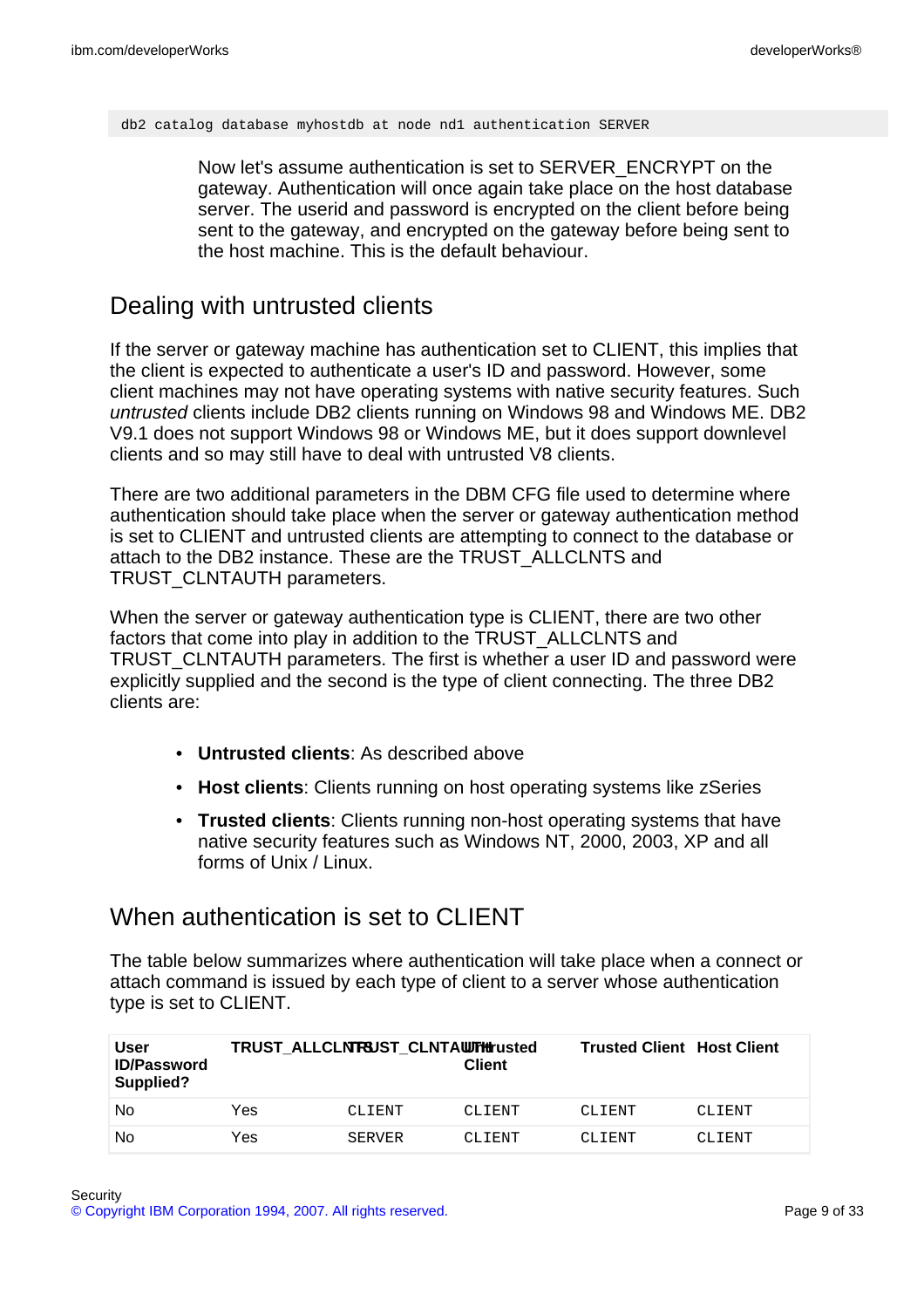| No. | No              | CLIENT        | SERVER        | CLIENT        | CLIENT        |
|-----|-----------------|---------------|---------------|---------------|---------------|
| No  | No              | <b>SERVER</b> | SERVER        | CLIENT        | CLIENT        |
| No  | DRDAONLY        | CLIENT        | SERVER        | <b>SERVER</b> | CLIENT        |
| No  | <b>DRDAONLY</b> | <b>SERVER</b> | <b>SERVER</b> | <b>SERVER</b> | CLIENT        |
| Yes | Yes             | CLIENT        | CLIENT        | CLIENT        | CLIENT        |
| Yes | Yes             | <b>SERVER</b> | <b>SERVER</b> | <b>SERVER</b> | <b>SERVER</b> |
| Yes | No              | CLIENT        | SERVER        | CLIENT        | CLIENT        |
| Yes | No              | <b>SERVER</b> | <b>SERVER</b> | <b>SERVER</b> | <b>SERVER</b> |
| Yes | <b>DRDAONLY</b> | CLIENT        | SERVER        | <b>SERVER</b> | CLIENT        |
| Yes | DRDAONLY        | <b>SERVER</b> | <b>SERVER</b> | <b>SERVER</b> | <b>SERVER</b> |

DRDAONLY refers to host clients only, despite the fact that DB2 Version 8 clients connect using DRDA as well.

The examples below illustrate setting authentication types and parameters on the server and client:

Setting authentication on the server:

```
db2 update dbm cfg using authentication client
db2 update dbm cfg using trust_allclnts yes
db2 update dbm cfg using trust_clntauth server
db2stop
db2start
```
Setting authentication on the client:

db2 catalog database sample at node nd1 authentication client

In the above example, if the command

db2 connect to sample

is issued from any client, authentication takes place on the client. If the command

db2 connect to sample user test1 using password

is issued from any client, authentication takes place on the server.

# DB2's security plugin architecture

DB2 V8.2 introduced the concept of security plugins for DB2. This concept has been further enhanced in DB2 V9.1. Using standard GSS-API calls, a user can write a security plugin and pass the job of authenticating the userid to an external security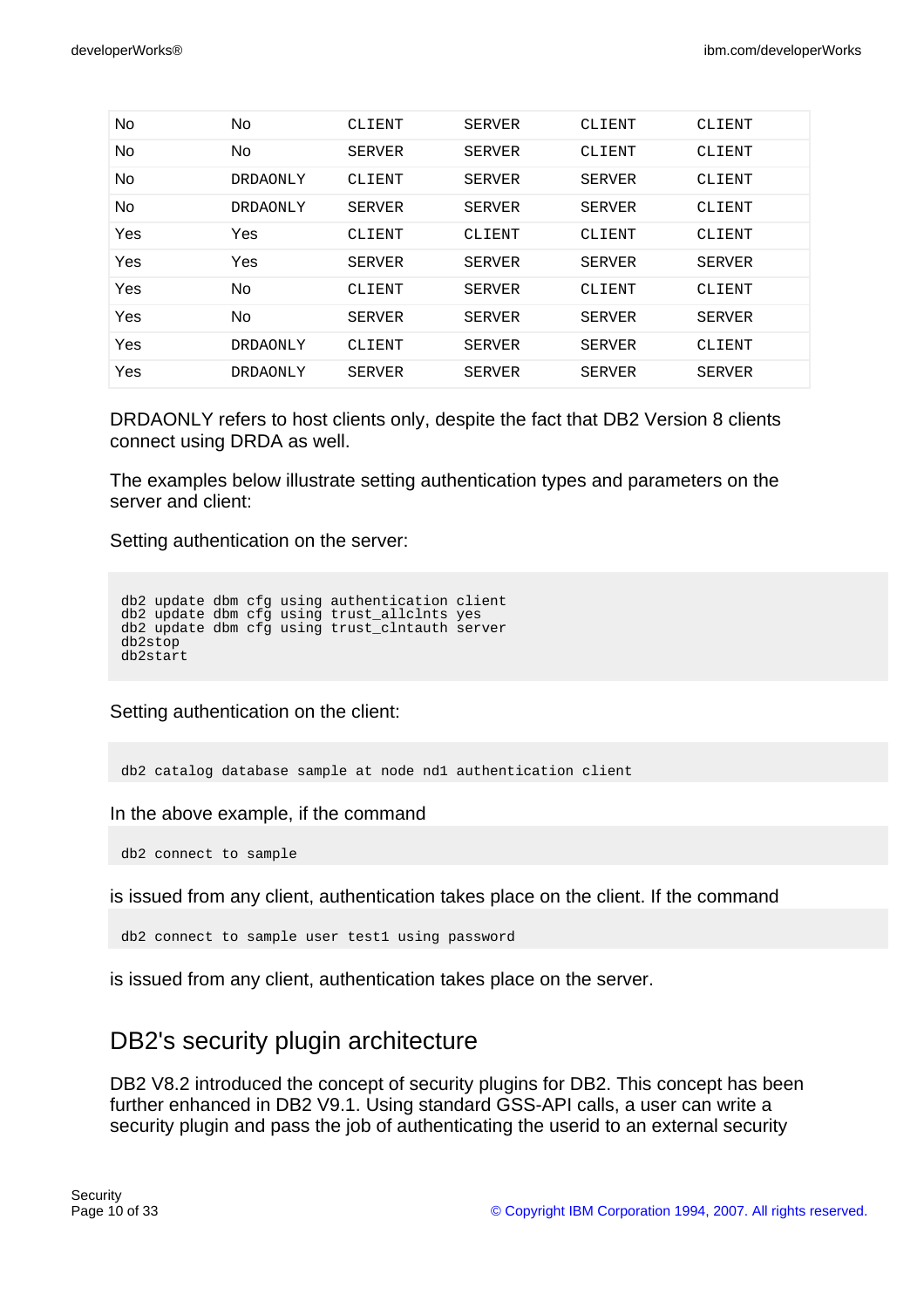program. An example of this is DB2's own KERBEROS authentication. When you install DB2 ESE, or the application development client on a machine part of that install places sample application code in your instance directory. if you look in the **samples\security\plugins** directory you will see in there examples of how to code security plugins. This section will outline the use of plugins in the DB2 security architecture, but does not cover how to code or compile the plugins themselves. for a detailed description of how this is done, please refer to [DB2 UDB Security Part 2:](http://www-128.ibm.com/developerworks/db2/library/techarticle/dm-0512chong/) [Understand the DB2 Universal Database Security plug-ins.](http://www-128.ibm.com/developerworks/db2/library/techarticle/dm-0512chong/)

## Kerberos authentication

Kerberos authentication provides DB2 a way to authenticate users without having to flow userids or passwords over the network. The Kerberos security protocol performs authentication as a third party authentication service by using conventional cryptography to create a shared secret key. This key becomes a user's credential and is used to verify the identity of users during all occasions when local or network services are requested. Using the Kerberos security protocol enables the use of a single sign-on to a remote DB2 database server.

First, lets review the setup of DB2 to use Kerberos authentication. As mentioned above, Kerberos authentication is implemented in DB2 using the plugin architecture. The source code for the default kerberos plugin is provided in the samples/security/plugins directory, called IBMkrb5.c. Before the Kerberos authentication will work for DB2, Kerberos has to be enabled and supported on both client and server. In order for this to work, the following conditions must be met:

- 1. The client and server machines must belong to the same realm (trusted domains in Windows terminology
- 2. The appropriate Principals (userids in Kerberos) must be set up.
- 3. The server's keytab file must be created and readable by the instance owner.
- 4. All machines must have synchronised clocks.

You can find more information on setting up Kerberos in the documentation accompanying the Kerberos product installed.

To enable DB2 to use KERBEROS authentication you must first tell the client where to find the kerberos plugin you are using. On the client, run the following command:

```
DB2 UPDATE DBM CFG USING CLNT_KRB_PLUGIN IBMkrb5
DB2 TERMINATE
```
In this example, the default KERBEROS plugin is used. This could have been modified by the DBA to perform special functions if they were required by the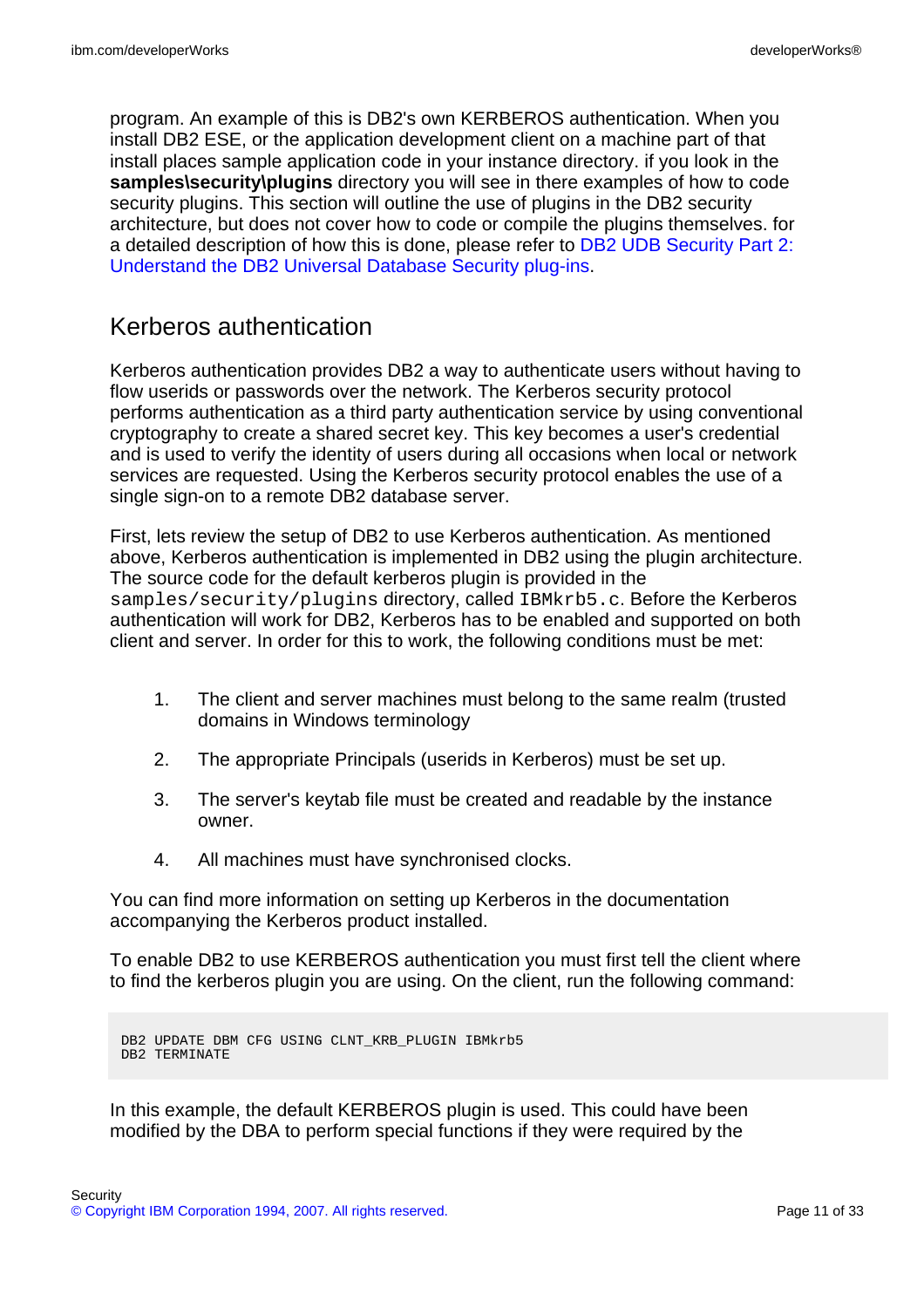Kerberos implementation being used.

There is also the ability to tell the client exactly which server principal it is authenticating against. This option bypasses the first step of Kerberos authentication where the client has to discover the server principal of the instance it is connecting to. The AUTHENTICATION parameter can be specified when cataloggin the database on the client. Its format is:

DB2 CATALOG DB dbname AT NODE node name AUTHENTICATION KERBEROS TARGET PRINCIPAL service/host@REALM

This step is optional.

DB2 CATALOG DB sample AT NODE testnd AUTHENTICATION KERBEROS TARGET PRINCIPAL gmilne/gmilne02.torolab.ibm.com@TOROLAB.IBM.COM

The next step to set up Kerberos authentication is to set up the server. The srvcon\_gssplugin\_list. This parameter can be set up with a list of different supported GSS-API plugins, but you are only allowed one Kerberos plugin. if no Kerberos plugin is in the list, the default IBMkrb5 plugin is automatically used. if you intend to allow all authentication (instance attachments as well as database connections) to use Kerberos, then perform the following:

DB2 UPDATE DBM CFG USING AUTHENTICATION KERBEROS or DB2 UPDATE DBM CFG USING AUTHENTICATION KRB\_SERVER\_ENCRYPT

if you only want DB2 to use Kerberos to authenticate incoming database connections (and use SERVER for incoming instance attachments), then perform the following:

DB2 UPDATE DBM CFG USING SVRCON\_AUTH KERBEROS or DB2 UPDATE DBM CFG USING SVRCON\_AUTH KRB\_SERVER\_ENCRYPT

Depending on the bit width (32 or 64 bit) of the instance, DB2 will automatically load the IBMkrb5 plugin when the instance is started.

# Other Authentication Settings

if you look in the DBM CFG for a V9.1 instance, you will see various settings that can affect the way that DB2 will authenticate userids. As mentioned above, there are settings for standard OS userid authentication (CLIENT, SERVER, SERVER\_ENCRYPT, DATA\_ENCRYPT, DATA\_ENCRYPT\_CMP), as well as plugins for passing authentication to external programs (KERBEROS, KRB\_SERVER\_ENCRYPT, GSSPLUGIN, GSS\_SERVER\_ENCRYPT). This section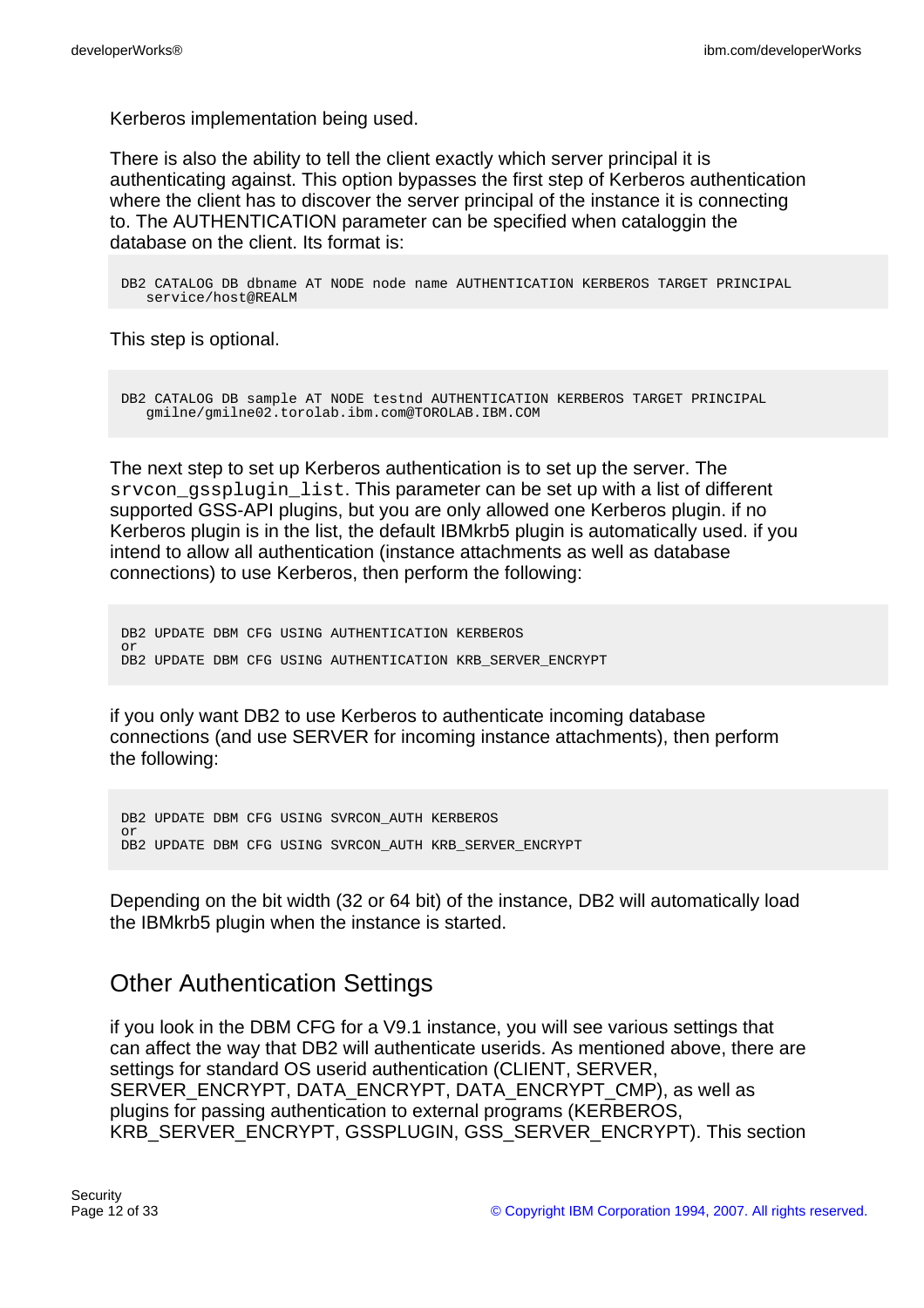deals specifically with some of the other configuration variables that can have an impact on how a user is authenticated.

| Client Userid-Password Plugin<br>$(CLNT PW PLUGIN) =$<br>(GROUP PLUGIN) =<br>Group Plugin<br>GSS Plugin for Local Authorization<br>(LOCAL GSSPLUGIN) =<br>Server Plugin Mode<br>(SRV PLUGIN MODE) = UNFENCED<br>Server List of GSS Plugins<br>(SRVCON GSSPLUGIN LIST) =<br>Server Userid-Password Plugin<br>(SRVCON PW PLUGIN) =<br>Cataloging allowed without authority (CATALOG_NOAUTH) = NO |  |
|------------------------------------------------------------------------------------------------------------------------------------------------------------------------------------------------------------------------------------------------------------------------------------------------------------------------------------------------------------------------------------------------|--|
| Bypass federated authentication<br>(FED NOAUTH) = NO                                                                                                                                                                                                                                                                                                                                           |  |

In the above list, the parameters already discussed have been removed.

| CLNT_PW_PLUGIN        | This parameter is specified on the client side<br>DBM CFG. It specifies the name of the client<br>plugin used for client and local authentication.                                                                                                                                                                                                                                                                                                                                                                                                                         |
|-----------------------|----------------------------------------------------------------------------------------------------------------------------------------------------------------------------------------------------------------------------------------------------------------------------------------------------------------------------------------------------------------------------------------------------------------------------------------------------------------------------------------------------------------------------------------------------------------------------|
| <b>GROUP_PLUGIN</b>   | The default of this value is blank (NULL). Setting<br>this to the name of a user defined plugin will<br>invoke that plugin for all group enumeration<br>instead of relying on the operating system group<br>lookup. This is tied in to the authorization<br>sections discussed later.                                                                                                                                                                                                                                                                                      |
| LOCAL_GSSPLUGIN       | This parameter specifies the name of the default<br>GSS API plug-in library to be used for instance<br>level local authorization when the value of the<br>authentication database manager configuration<br>parameter is set to GSSPLUGIN or<br>GSS_SERVER_ENCRYPT.                                                                                                                                                                                                                                                                                                         |
| SRV_PLUGIN_MODE       | (YES/NO) The default setting for this parameter<br>is NO. When changed to YES, the GSS-API<br>Plugins used are launched in a FENCED mode,<br>similar to the way that FENCED stored<br>procedures work. A FENCED plugin that crashes<br>can not cause the DB2 instance to crash, while<br>the plugins are being developed, it is<br>recommended to run them in a fenced mode so<br>that logic problems and memory leaks in those<br>plugins will not crash the instance. Once the<br>plugin is determined to be safe, it should be run<br>unfenced for performance reasons. |
| SRVCON_GSSPLUGIN_LIST | A list of plugins that the database manager on<br>the server will use during authentication when<br>either KERBEROS, KRB_SERVER_ENCRYPT,<br>GSSPLUGIN or GSS_SERVER_ENCRYPT are<br>used Each plugin in the list should be separated<br>by a comma (',') with no spaces in between. The<br>plugins are listed in order of preference, with the<br>first one in the list being used first to attempt to<br>authenticate the userid / password sent. Only<br>when all the plugins listed have returned an error<br>will DB2 return an authentication error to the<br>user.    |
| SRVCON PW PLUGIN      | This parameter allows the user to change the<br>default authentication DB2 uses to verify userids                                                                                                                                                                                                                                                                                                                                                                                                                                                                          |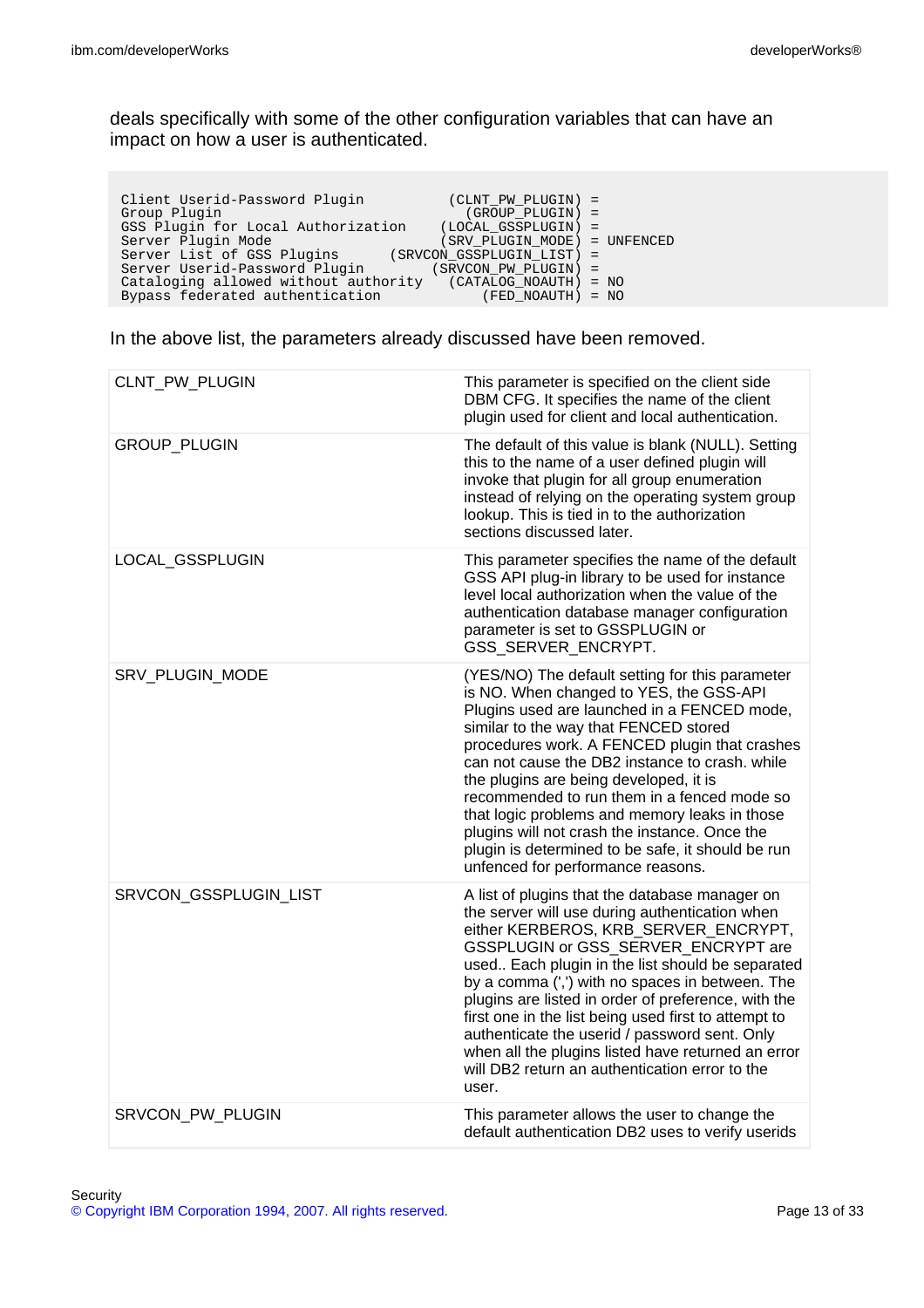|                | and passwords when either CLIENT, SERVER,<br>or SERVER ENCRYPT authentication is<br>specified. By default, its value is NULL and the<br>default DB2 methods are used.                                                                                                                                                                                                                                                                                                                                                                         |
|----------------|-----------------------------------------------------------------------------------------------------------------------------------------------------------------------------------------------------------------------------------------------------------------------------------------------------------------------------------------------------------------------------------------------------------------------------------------------------------------------------------------------------------------------------------------------|
| CATALOG NOAUTH | (YES/NO) Default NO. Changing this parameter<br>to YES allows users that are not verified to be<br>members of the SYSADM, SYSCTRL, or<br>SYSMAINT groups to change the Database,<br>Node, Admin and DCS catalogs on the machine.<br>This is only useful in client scenarios where the<br>user logged into the machine is either using an<br>untrusted client (defined above) or are logged on<br>with a userid that is not allowed to connect to the<br>database or attach to the instance but must<br>catalog entries on the client machine. |
| FED NOAUTH     | When fed_noauth is set to yes, authentication is<br>set to server or server_encrypt, and federated is<br>set to yes, then authentication at the instance is<br>bypassed. It is assumed that authentication will<br>happen at the data source. Exercise caution<br>when fed_noauth is set to yes. Authentication is<br>done at neither the client nor at DB2. Any user<br>who knows the SYSADM authentication name<br>can assume SYSADM authority for the federated<br>server.                                                                 |

# Section 4. DB2 authorities

# Introduction to authorities

DB2 authorities control the following aspects of a database security plan:

- The authority level that a user is granted
- The commands that a user is allowed to run
- The data that a user is allowed to read and/or alter
- The database objects a user is allowed to create, alter, and/or drop

Authorities are made up of groups of privileges and higher-level database manager (instance-level) maintenance and utility operations. Of the five authorities available in DB2, SYSADM, SYSCTRL, SYSMAINT, and SYSMON are instance-level authorities. That means that their scope includes instance-level commands as well as commands against all the databases within the instance. These authorities can only be assigned to a group; you can do so through the DBM CFG file.

The DBADM, LOAD, and SECADM authorities are assigned to a user or group for a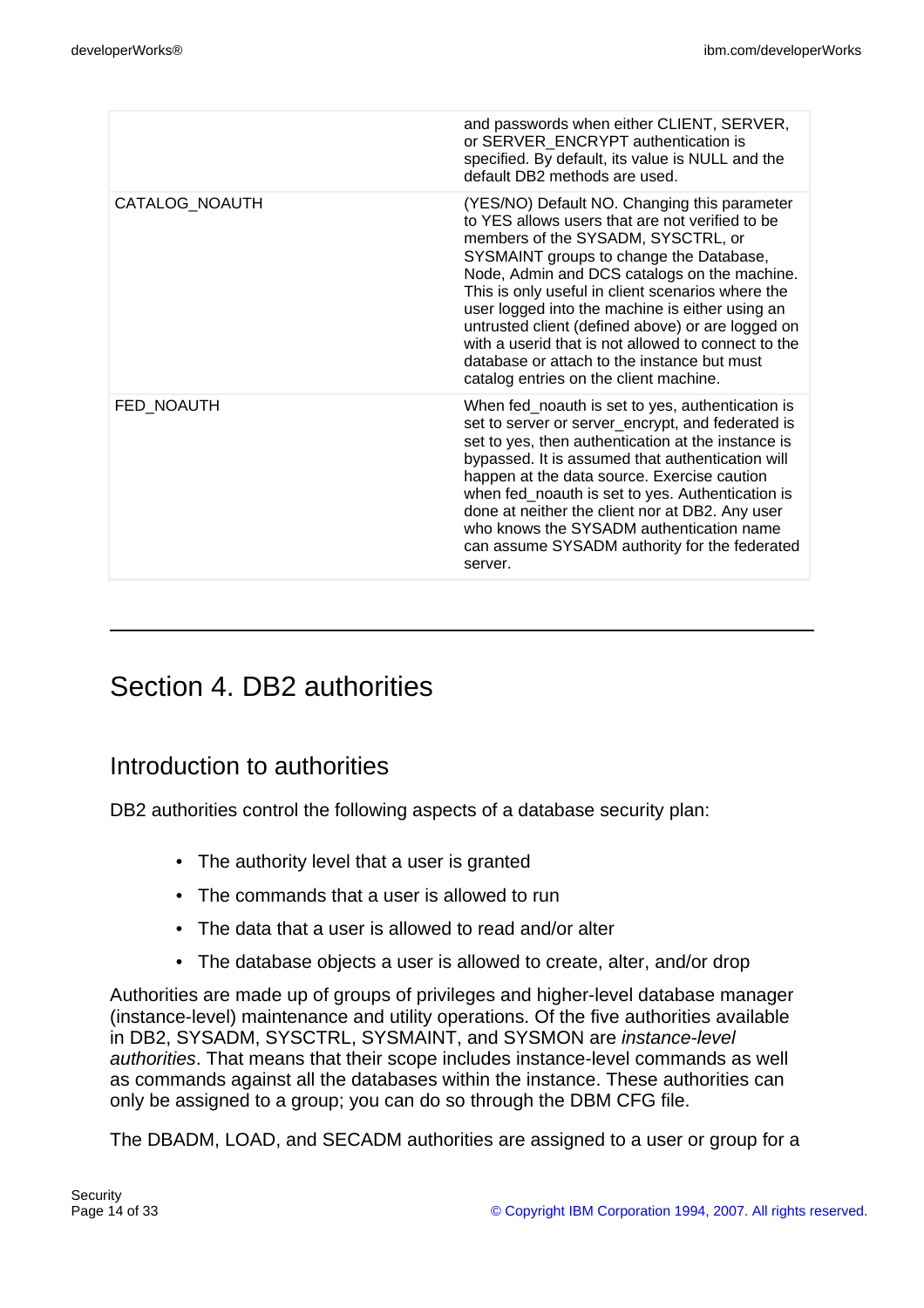particular database. This can be done explicitly using the GRANT command.

The following sections describe how each authority is assigned and what commands users with that authority are allowed to perform. Note that any reference to group membership implies that the user and group names have already been defined at the operating system level.

Users can determine what authorities and database-level privileges they have by issuing the following command:

```
db2 get authorizations
```
# Obtaining SYSADM authority

SYSADM authority in DB2 is comparable to root authority on UNIX or Administrator authority on Windows. Users with SYSADM authority for a DB2 instance are able to issue any DB2 commands against that instance, any databases within the instance, and any objects within those databases. They also have the ability to access data within the databases and grant or revoke privileges and authorities. SYSADM users are the only users allowed to update the DBM CFG file.

SYSADM authority is controlled in the DBM CFG file via the SYSADM\_GROUP parameter. When the instance is created, this parameter is set to Administrator on Windows (although it appears blank if you issue the command  $db2$  get dbm  $cfq$ ). On UNIX, it is set to the primary group of the user who created the instance.

Since SYSADM users are the only users allowed to update the DBM CFG, they are also the only ones allowed to grant any of the SYS\* authorities to other groups. The following example illustrates how to grant SYSADM authority to the group db2qrp1:

db2 update dbm cfg using SYSADM\_GROUP db2grp1

Remember, this change will not take effect until the instance is stopped and then restarted. Also, keep in mind that if you are not currently logged in as a member of db2qrp1, you may not have authority to restart the instance! You would have to log out and log back in with an ID in the correct group, or add your current ID to db2grp1.

## Obtaining SYSCTRL authority

Users with SYSCTRL authority can perform all administrative and maintenance commands within the instance. However, unlike SYSADM users, they cannot access any data within the databases unless they are granted the privileges required to do so. Examples of commands a SYSCTRL user can perform against any database in the instance are:

• db2start/db2stop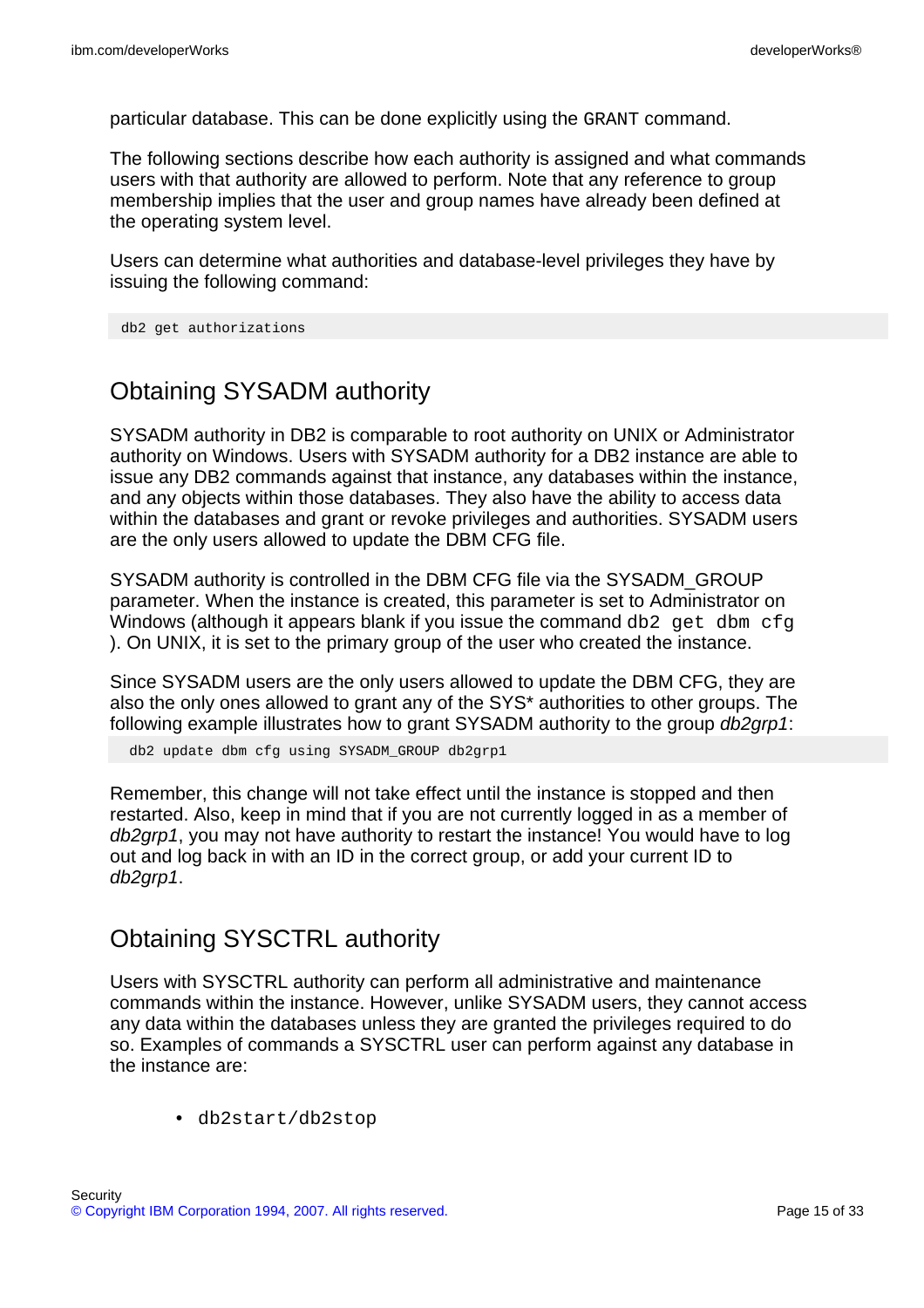- db2 create/drop database
- db2 create/drop tablespace
- db2 backup/restore/rollforward database
- db2 runstats (against any table)
- db2 update db cfg for database dbname

A user with SYSADM authority can assign SYSCTRL to a group using the following command:

db2 update dbm cfg using SYSCTRL\_GROUP group name

# Obtaining SYSMAINT authority

The commands that a user with SYSMAINT authority can issue are a subset of those allowed to users with SYSCTRL authority. SYSMAINT users can only perform tasks related to maintenance, such as:

- db2start/db2stop
- db2 backup/restore/rollforward database
- db2 runstats (against any table)
- db2 update db cfg for database dbname

Notice that users with SYSMAINT cannot create or drop databases or tablespaces. They also cannot access any data within the databases unless they are granted the explicit privileges required to do so.

If you have SYSADM authority, you can assign SYSMAINT authority to a group using the following command:

db2 update dbm cfg using SYSMAINT\_GROUP group name

# Obtaining SYSMON authority

SYSMON authority provides the ability to take database system monitor snapshots of a database manager instance or its databases. SYSMON authority is assigned to the group specified by the sysmon\_group configuration parameter. If a group is specified, membership in that group is controlled outside the database manager through the security facility used on your platform.

SYSMON authority enables the user to run the following commands: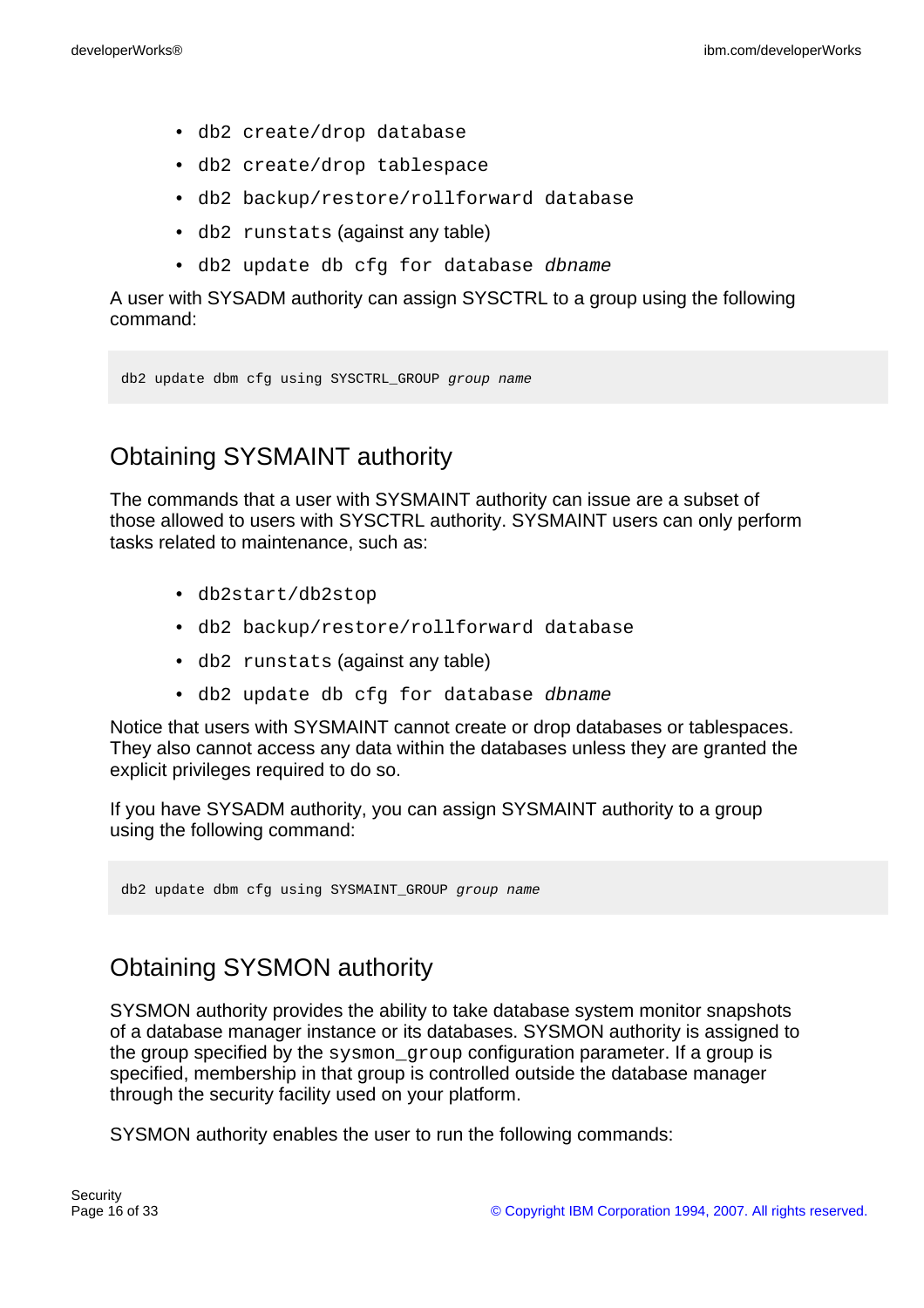- GET DATABASE MANAGER MONITOR SWITCHES
- GET MONITOR SWITCHES
- GET SNAPSHOT
- LIST ACTIVE DATABASES
- LIST APPLICATIONS
- LIST DCS APPLICATIONS
- RESET MONITOR
- UPDATE MONITOR SWITCHES

SYSMON authority enables the user to use the following APIs:

- db2GetSnapshot Get snapshot
- db2GetSnapshotSize Estimate size required for db2GetSnapshot() output buffer
- db2MonitorSwitches Get/update monitor switches
- db2ResetMonitor Reset monitor

SYSMON authority enables the user to use all snapshot SQL table functions without previously running SYSPROC. SNAP\_WRITE\_FILE. SYSPROC. SNAP\_WRITE\_FILE takes a snapshot and saves its content into a file. If any snapshot table functions are called with null input parameters, the file content is returned, instead of a real-time system snapshot.

Users with the SYSADM, SYSCTRL, or SYSMAINT authority level also possess SYSMON authority.

A user with SYSADM authority can assign SYSMON to a group using the following command:

db2 update dbm cfg using SYSMON\_GROUP group name

# Obtaining DBADM authority

DBADM authority is a database-level authority rather than an instance-level authority. In summary, DBADM users have complete control over a database - almost. DBADM users cannot perform such maintenance or administrative tasks as:

- drop database
- drop/create tablespace
- backup/restore database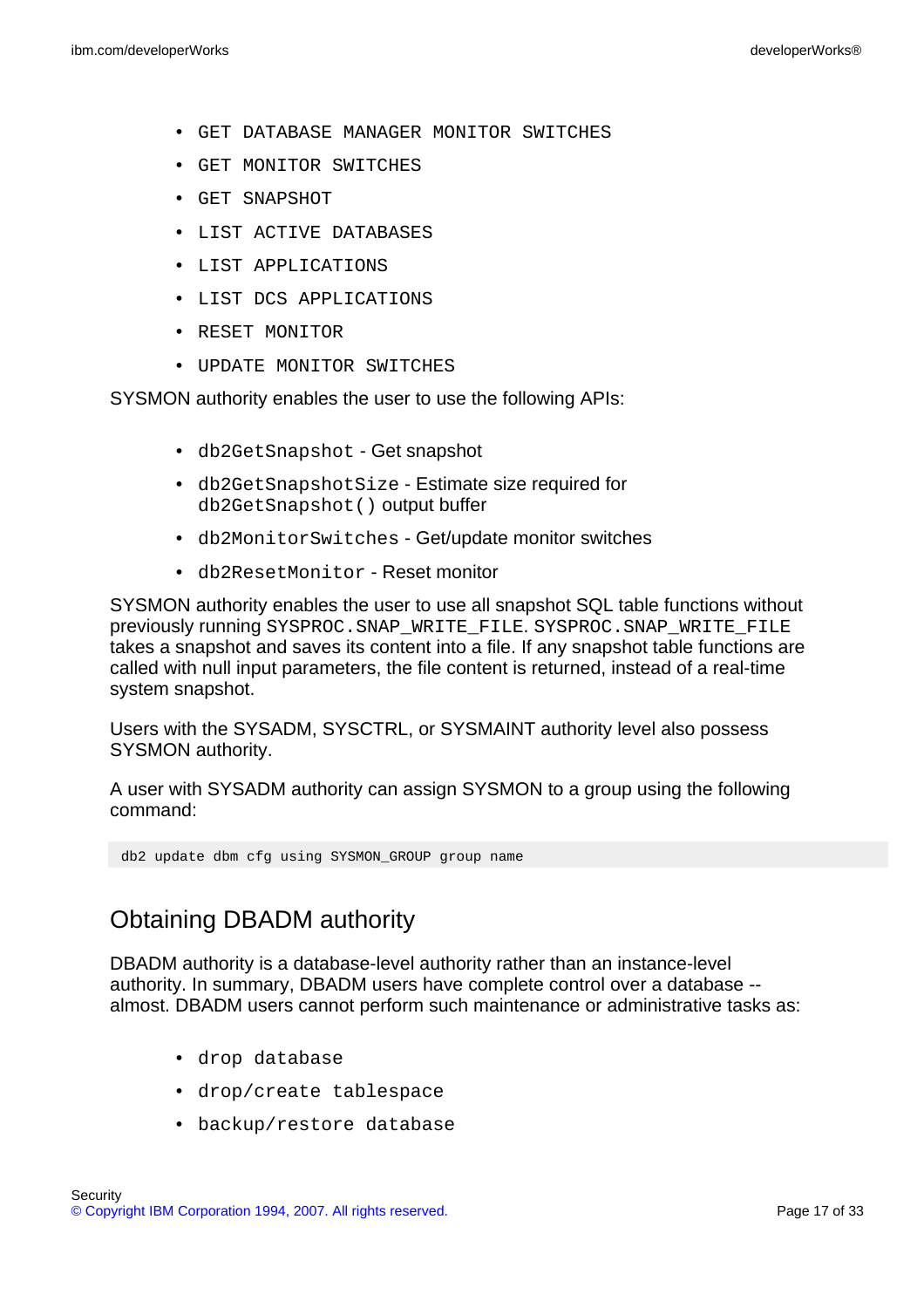• update db cfg for database db name

However, they can perform the following tasks:

- db2 create/drop table
- db2 grant/revoke (any privilege)
- db2 runstats (any table)

DBADM users are also automatically granted all privileges to the database objects and their contents. Since DBADM authority is a database-level authority, it can be assigned to both users and groups. The following commands illustrate different ways in which you can give DBADM authority.

- db2 create database test This command gives implicit DBADM authority on the database named test to the user who issued the command.
- db2 connect to sample db2 grant dbadm on database to user tst1 This command can only be issued by SYSADM users; it issues DBADM authority to the user *tst1* on the sample database. Note that the issuing user must be connected to the sample database before granting DBADM authority.
- db2 grant dbadm on database to group db2grp1 This command grants DBADM authority to everyone in the group db2grp1. Again, only SYSADM users can issue this command.

# Obtaining LOAD authority

LOAD authority is also considered a database-level authority, and can therefore be granted to both users and groups. As the name implies, LOAD authority allows users to issue the LOAD command against a table. The LOAD command is typically used as a faster alternative to insert or import commands when populating a table with large amounts of data. Depending on the type of LOAD you wish to perform, having LOAD authority alone may not be sufficient. Specific privileges on the table may also be required.

The following commands can be run by users with LOAD authority:

- db2 quiesce tablespaces for table
- db2 list tablespaces
- db2 runstats (any table)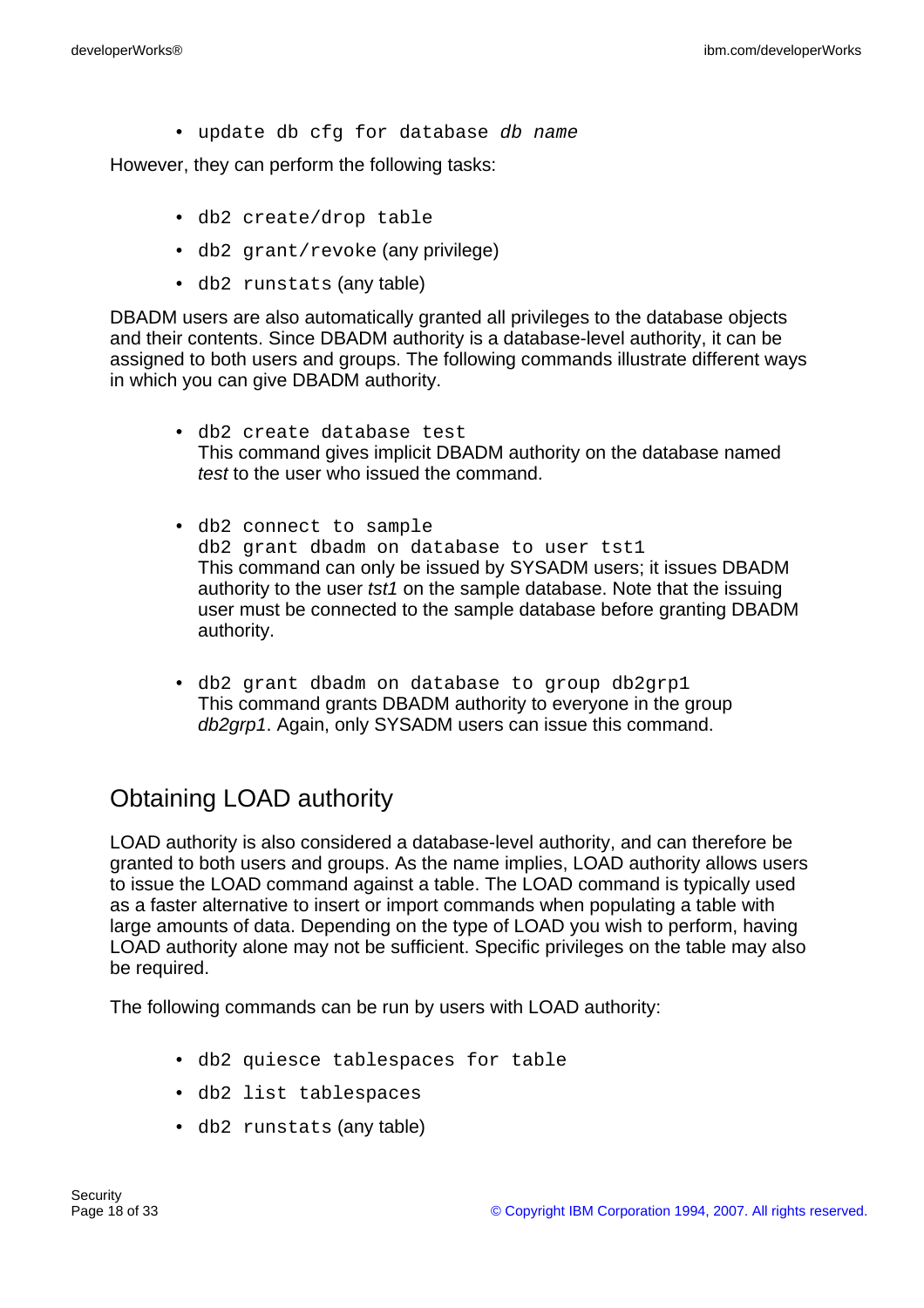- db2 load insert (must have insert privilege on table)
- db2 load restart/terminate after load insert (must have insert privilege on table)
- db2 load replace (must have insert and delete privilege on table)
- db2 load restart/terminate after load replace (must have insert and delete privilege on table)

Only users with either SYSADM or DBADM authority are permitted to grant or revoke LOAD authority to users or groups. The following examples illustrate how LOAD authority can allow our user to LOAD data into a table called sales. Assume that the command db2 connect to sample has already been issued.

- db2 grant load on database to user tst1 db2 grant insert on table sales to user tst1 With LOAD authority and insert privilege, tst1 could issue a LOAD INSERT or a LOAD RESTART, or TERMINATE after a LOAD INSERT against the sales table.
- db2 grant load on database to group grp1 db2 grant delete on table sales to group grp1 db2 grant insert on table sales to group grp1 With LOAD authority, as well as delete and insert privileges, any member of grp1 could issue a LOAD REPLACE or a LOAD RESTART, or TERMINATE after a LOAD REPLACE against the sales table.

# Obtaining SECADM authority

SECADM authority is considered a database-level authority, but can only be granted to a specific user by a SYSADM user. A user with SECADM can perform the following:

- Create and drop security label components
- Create and drop security policies
- Create and drop security labels
- Grant and revoke security labels
- Grant and revoke LBAC rule exemptions
- Grant and revoke setsessionuser privileges
- Execute the SQL statement TRANSFER OWNERSHIP on objects that you do not own

No other user can perform these functions, not even the SYSADM, unless SECADM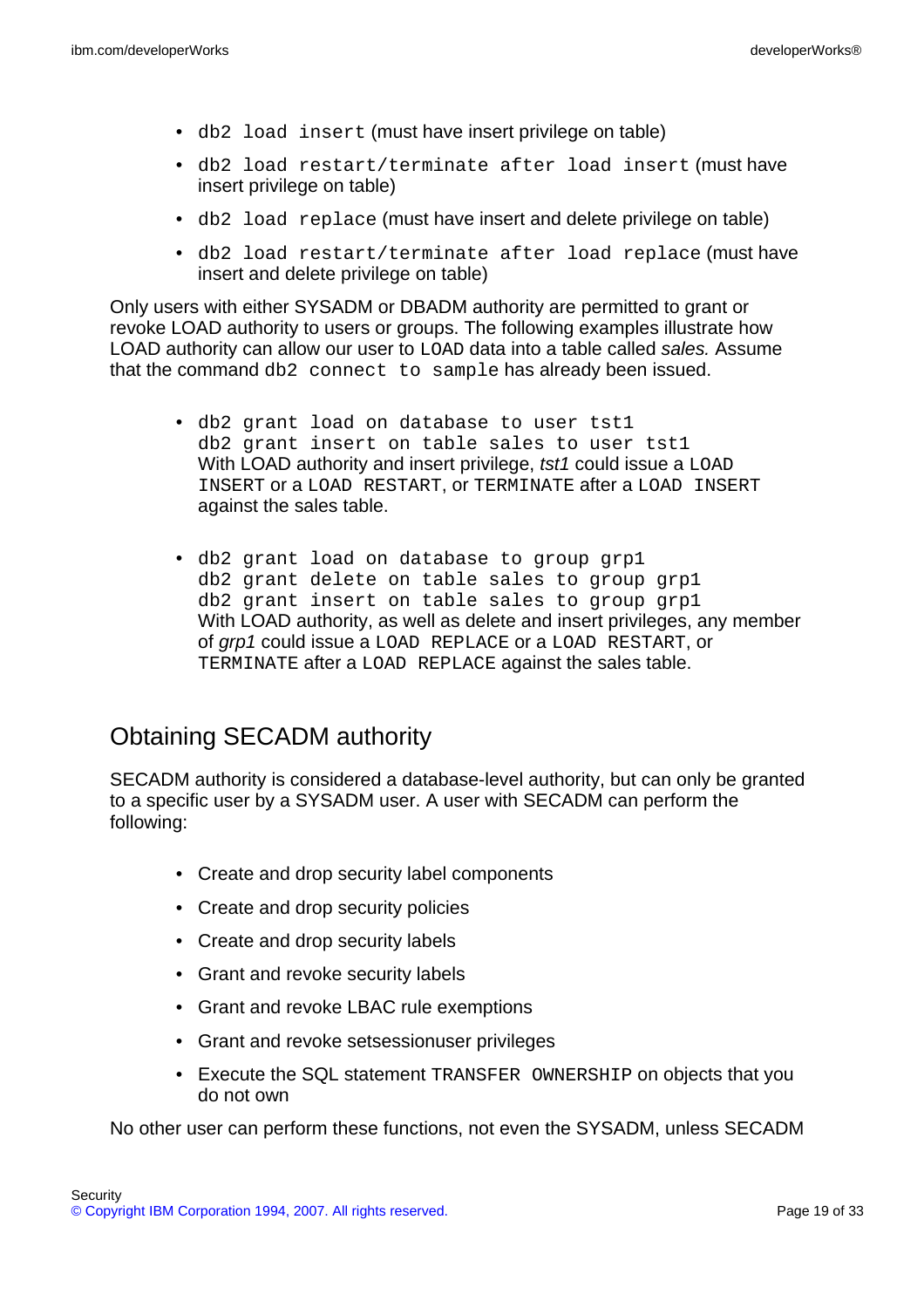was explicitly granted to that SYSADM user. This is important because these security abilities are very powerful and should only be granted to a user who is defined as a security administrator. See the ["Label-based access control](#page-23-0)" section for more information on this security feature new to DB2 V9.

# Section 5. DB2 privileges

# Database and object privileges

In the preceding section, the concept of privileges was briefly touched. Privileges can generally be placed into two main categories: database-level privileges, which span all objects within the database, and object-level privileges, which are associated with a specific object.

The database-level privileges that a user might be given are:

- CREATETAB: Users can create tables within the database.
- BINDADD: Users can create packages in the database using the BIND command.
- CONNECT: Users can connect to the database.
- CREATE\_NOT\_FENCED: Users can create unfenced user-defined functions (UDFs).
- IMPLICIT\_SCHEMA: Users can implicitly create schemas within the database without using the CREATE SCHEMA command.
- LOAD: Users can load data into a table
- QUIESCE\_CONNECT: Users can access a database while it is in a quiesced state.
- CREATE\_EXTERNAL\_ROUTINE: Users can create a procedure for use by applications and other users of the database.

Database objects include tables, views, indexes, schemas, and packages. Fortunately, most of the object-level privileges are self explanatory. The following table summarizes these privileges.

| Privilege name | Relevant object(s)                                                                       | <b>Description</b>                                                                                                                             |
|----------------|------------------------------------------------------------------------------------------|------------------------------------------------------------------------------------------------------------------------------------------------|
| <b>CONTROL</b> | Table, View, Index, Package,<br>Alias, Distinct Type, User<br>Defined function, Sequence | Provides full authority on the<br>object. Users with this privilege<br>can also grant or revoke<br>privileges on the object to other<br>users. |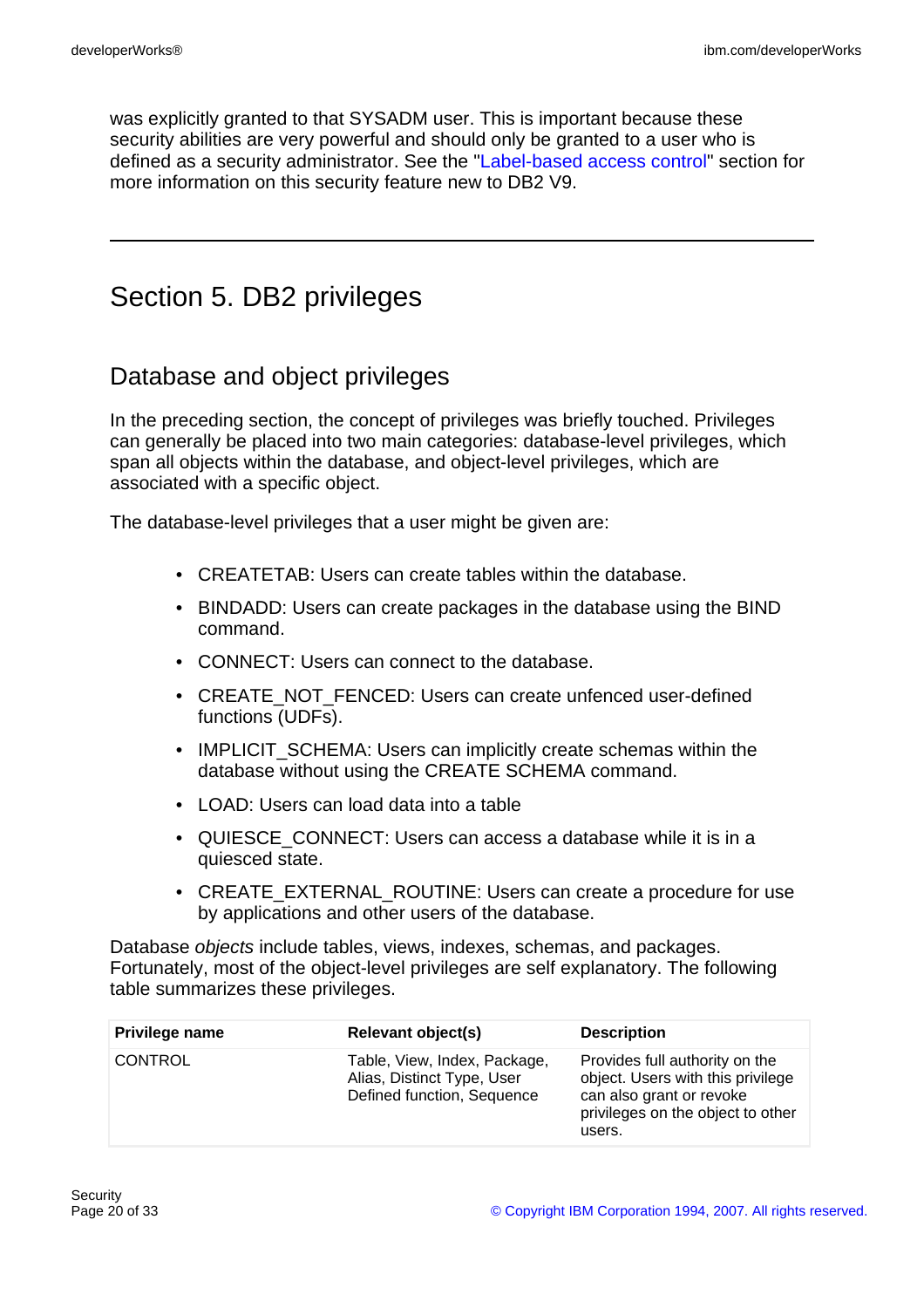| <b>DELETE</b>     | Table, View                             | Allows users to delete records<br>from the object.                                          |
|-------------------|-----------------------------------------|---------------------------------------------------------------------------------------------|
| <b>INSERT</b>     | Table, View                             | Allows users to insert records<br>into the object via the INSERT<br>or the IMPORT commands. |
| <b>SELECT</b>     | Table, View                             | Provides the ability to view the<br>contents of the object using the<br>select statement.   |
| <b>UPDATE</b>     | Table, View                             | Allows users to modify records<br>within the object using the<br>update statement.          |
| <b>ALTER</b>      | Table                                   | Allows users to alter the object<br>definition using the alter<br>statement.                |
| <b>INDEX</b>      | Table                                   | Allows users to create indexes<br>on the object using the create<br>index statement.        |
| <b>REFERENCES</b> | Table                                   | Provides the ability to create or<br>drop foreign key constraints on<br>the object.         |
| <b>BIND</b>       | Package                                 | Allows users to rebind existing<br>packages.                                                |
| <b>EXECUTE</b>    | Package, Procedure, Function,<br>Method | Allows users to execute<br>packages and routines.                                           |
| <b>ALTERIN</b>    | Schema                                  | Allows users to modify<br>definitions of objects within the<br>schema.                      |
| <b>CREATEIN</b>   | Schema                                  | Allows users to create objects<br>within the schema.                                        |
| <b>DROPIN</b>     | Schema                                  | Allows users to drop objects<br>within the schema.                                          |

Information on object-level privileges is stored in the system catalog views. The view names are syscat.tabauth, syscat.colauth, syscat.indexauth, syscat.schemaauth, syscat.routineauth, and syscat.packageauth.

# Explicit privileges

Privileges can be explicitly granted and revoked to users or groups using the GRANT and REVOKE commands. Let's take a look at how you can use these commands on various objects.

While logged in as a user with Administrator authority on Windows, bring up two DB2 command windows. Make sure that the db2instance variable is set to DB2 in both windows!

From Window 1, issue the following command:

db2 connect to sample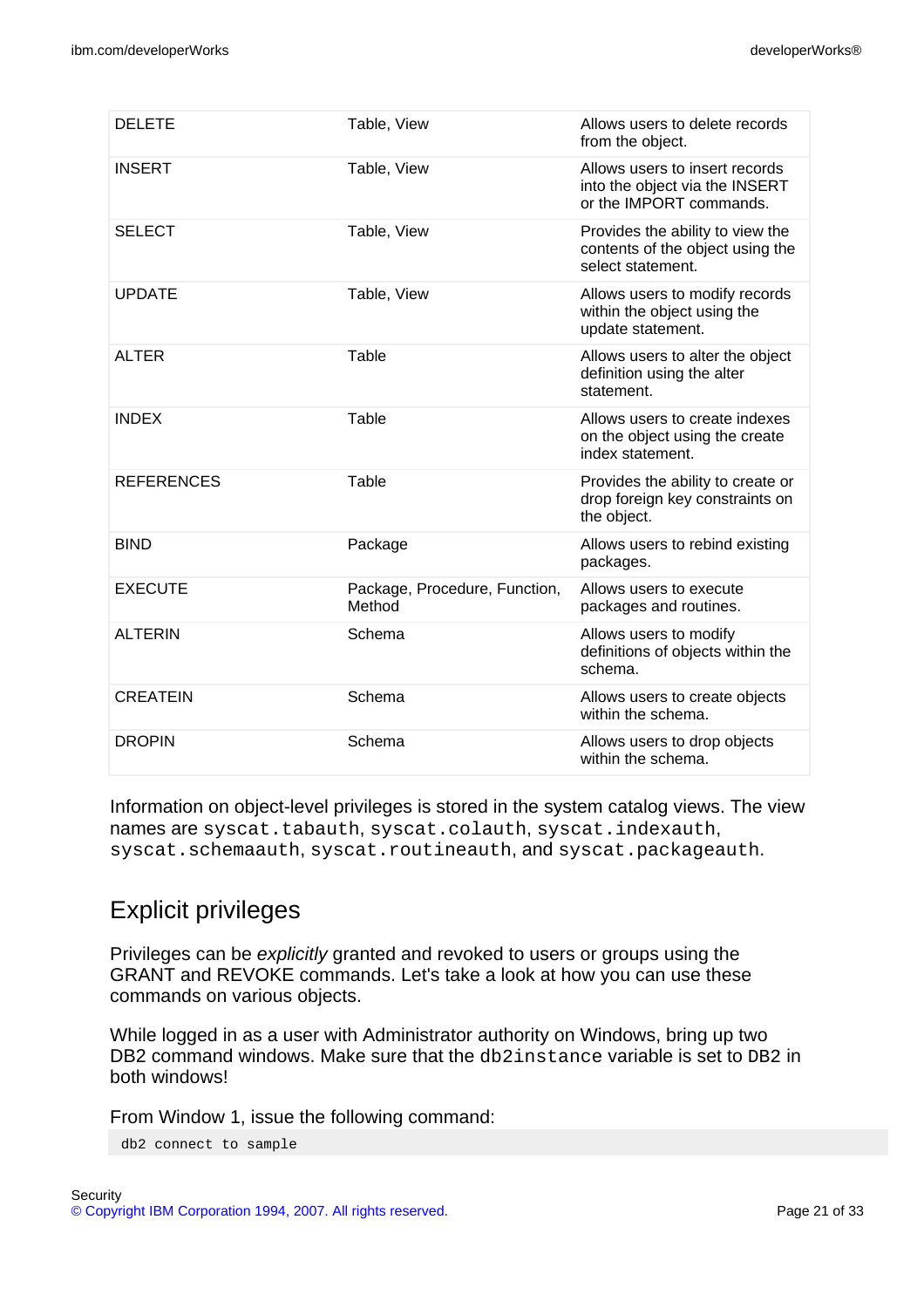Now, from Window 2, issue this command:

db2 connect to sample user test1 using password

Remember, the commands in Window 1 are being issued by a user with SYSADM authority. The commands in Window 2 are being issued by tst1, a user with no specific authority or privileges on the sample database. Note that the schema name associated with the tables in your sample database will be the name of the user that issued the db2sampl command. In these examples, that user is GMILNE.

Now, from Window 2, issue the following command:

db2 select \* from gmilne.org

You should see this response:

```
SQL0551N "TEST1" does not have the privilege to perform operation "SELECT"
on object "GMILNE.ORG".
```
To correct the situation, issue the following command from Window 1:

db2 grant select on table gmilne.org to user test1

Now the earlier command will succeed! Next, let's issue a more ambitious command from Window 2:

db2 insert into gmilne.org values (100, 'Tutorial', 1, 'Eastern', 'Toronto')

Again, you'll see an error message:

```
SQL0551N "TEST1" does not have the privilege to perform operation "INSERT"
on object "GMILNE.ORG"
```
So, enter the following command from Window 1:

db2 grant insert on table gmilne.org to group db2grp1

The earlier failed INSERT command should now complete successfully, because test1 is a member of group db2grp1.

Now, enter the following command in Window 2:

db2 drop table gmilne.emp\_photo

Again, you'll see an error message: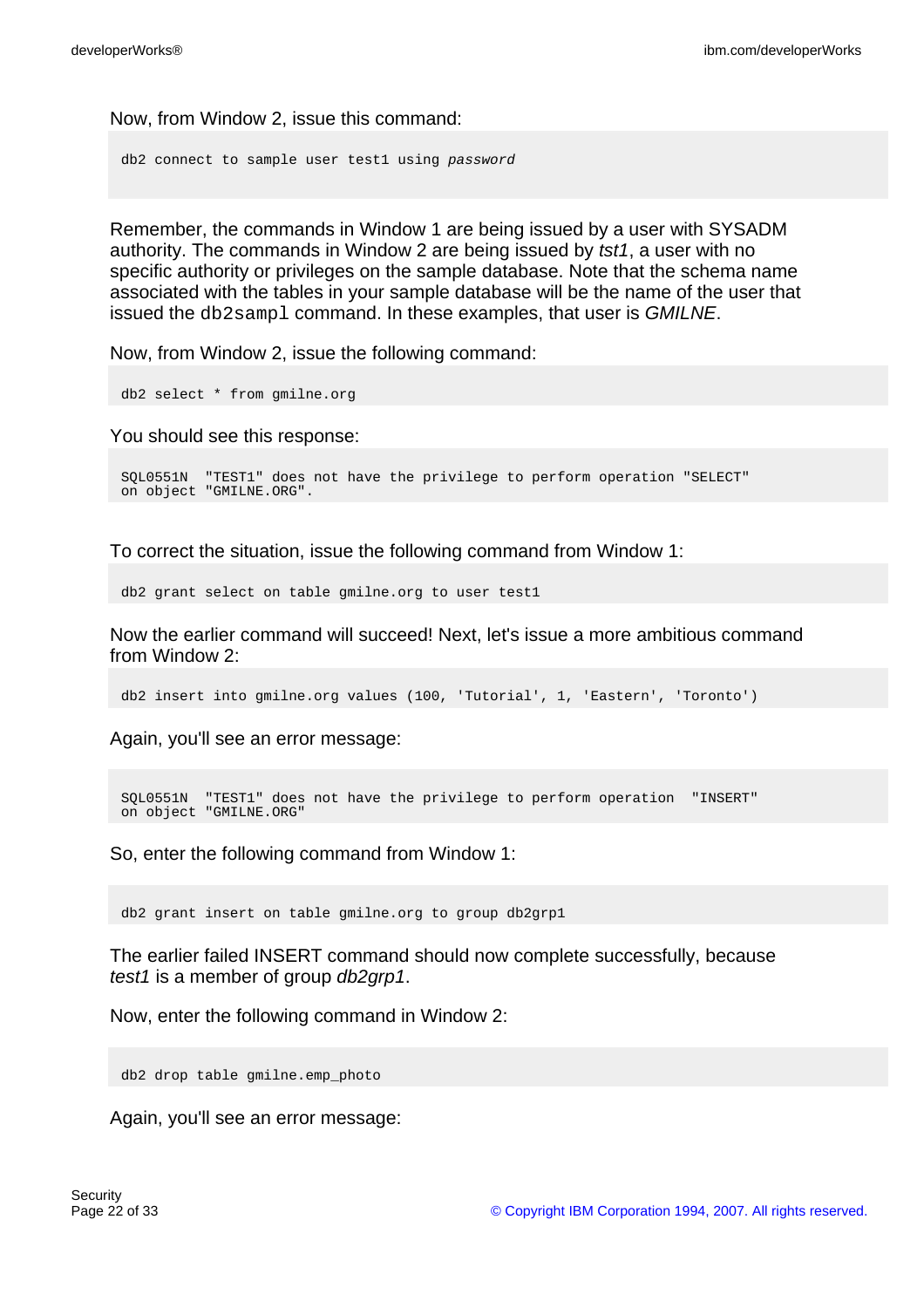SQL0551N "TEST1" does not have the privilege to perform operation "DROP TABLE" on object "GMILNE.EMP\_PHOTO".

So, we'll have the grant that privilege. Enter the following from Window 1:

db2 grant dropin on schema gmilne to all

The DROP TABLE command should now complete successfully.

Now that we've finished our example, let's revoke all the privileges you just granted. Do so by issuing the following commands from Window 1:

```
db2 revoke select on table gmilne.org from user test1
db2 revoke insert on table gmilne.org from group db2grp1
db2 revoke dropin on schema gmilne from all
```
Note that revoking privileges from a group does not necessarily revoke it from all members of that group. For example, the following command could have been used to revoke all privileges (except CONTROL) from *db2grp1* on the table gmilne.org:

db2 revoke all on table gmilne.org from group db2grp1

However, the user test1 (who is a member of db2qrp1) would have kept the select privileges on that table, since he or she had been granted that privilege directly.

## Implicit privileges

DB2 may grant privileges automatically when certain commands are issued, without the need for an explicit GRANT statement to be issued, as you saw previously. The table below summarizes some commands that result in privileges being implicitly granted by the database manager. Note that these privileges are implicitly revoked when the object created is dropped. They are not, however, revoked when higher-level privileges are explicitly revoked.

| <b>Command issued</b>  | <b>Privilege granted</b>                                                                                                 | To whom it is granted |
|------------------------|--------------------------------------------------------------------------------------------------------------------------|-----------------------|
| CREATE TABLE mytable   | CONTROL on <i>mytable</i>                                                                                                | User issuing command  |
| CREATE SCHEMA myschema | CREATEIN, ALTERIN, DROPIN User issuing command<br>on myschema, plus the ability to<br>grant these to others              |                       |
| CREATE VIEW myview     | CONTROL on <i>myview</i> only if<br>CONTROL is held on all tables<br>and views referenced in the<br>definition of myview | User issuing command  |
| CREATE DATABASE mydb   | SELECT on <i>mydb</i> 's system<br>catalog tables,<br>IMPLICIT_SCHEMA on mydb *                                          | PUBLIC**              |

\*When a user creates a database, that user is implicitly granted DBADM authority on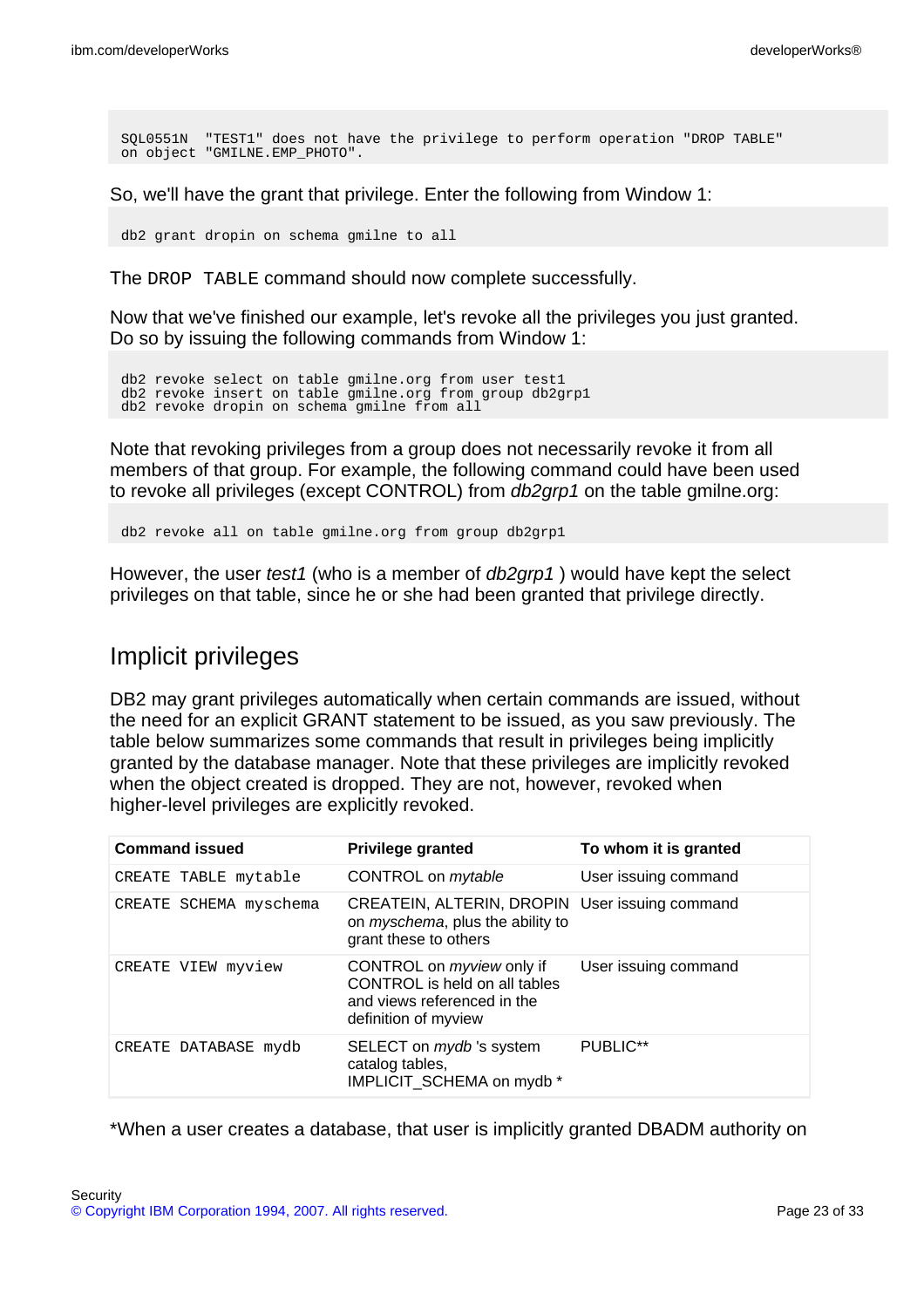that database. With DBADM authority comes implicit CONNECT, CREATETAB, BINDADD, IMPLICIT\_SCHEMA, and CREATE\_NOT\_FENCED privileges. These privileges will remain with the user even if the DBADM authority is revoked.

\*\*PUBLIC is a special DB2 group that includes all users of a particular database. Unlike the other groups we've discussed thus far, PUBLIC does not have to be defined at the operating system level. There are some privileges granted to PUBLIC by default. For example, this group receives CONNECT privilege on the database and SELECT privilege on the catalog tables automatically. GRANT and REVOKE commands can be issued against the PUBLIC group, like so:

```
db2 grant select on table sysibm.systables to public
db2 revoke select on table sysibm.systables from public
```
# Indirect privileges

Privileges can be obtained indirectly when packages are executed by the database manager. A package contains one or more SQL statements that have been converted into a format that DB2 uses internally to execute them. In other words, a package contains multiple SQL statements in an executable format. If all the statements in the package are static, a user would only require EXECUTE privilege on the package to successfully execute the statements in the package.

For example, assume *db2package1* executes the following static SQL statements:

```
db2 select * from org
db2 insert into test values (1, 2, 3)
```
In this case, a user with EXECUTE privilege on *db2package1* would indirectly be granted SELECT privilege on the table org and INSERT privilege on the table test.

## <span id="page-23-0"></span>Label-based access control

New to DB2 9 is the concept of label-based access control (LBAC). What LBAC provides the DBA is the ability to restrict read / write privileges on the row or column level of a table.

Previously, the only way to introduce these restrictions was to create a view, authorize the view's use by the user in question, and remove access to the base table.

This tutorial will only demonstrate one example of a LBAC security scenario. For a more detailed explanation of LBAC, please refer to [DB2 Label-Based Access](http://www.ibm.com/developerworks/edu/dm-dw-dm-0605wong-i.html) [Control, a practical guide, Part 1: Understand the basics of LBAC in DB2](http://www.ibm.com/developerworks/edu/dm-dw-dm-0605wong-i.html) on developerWorks.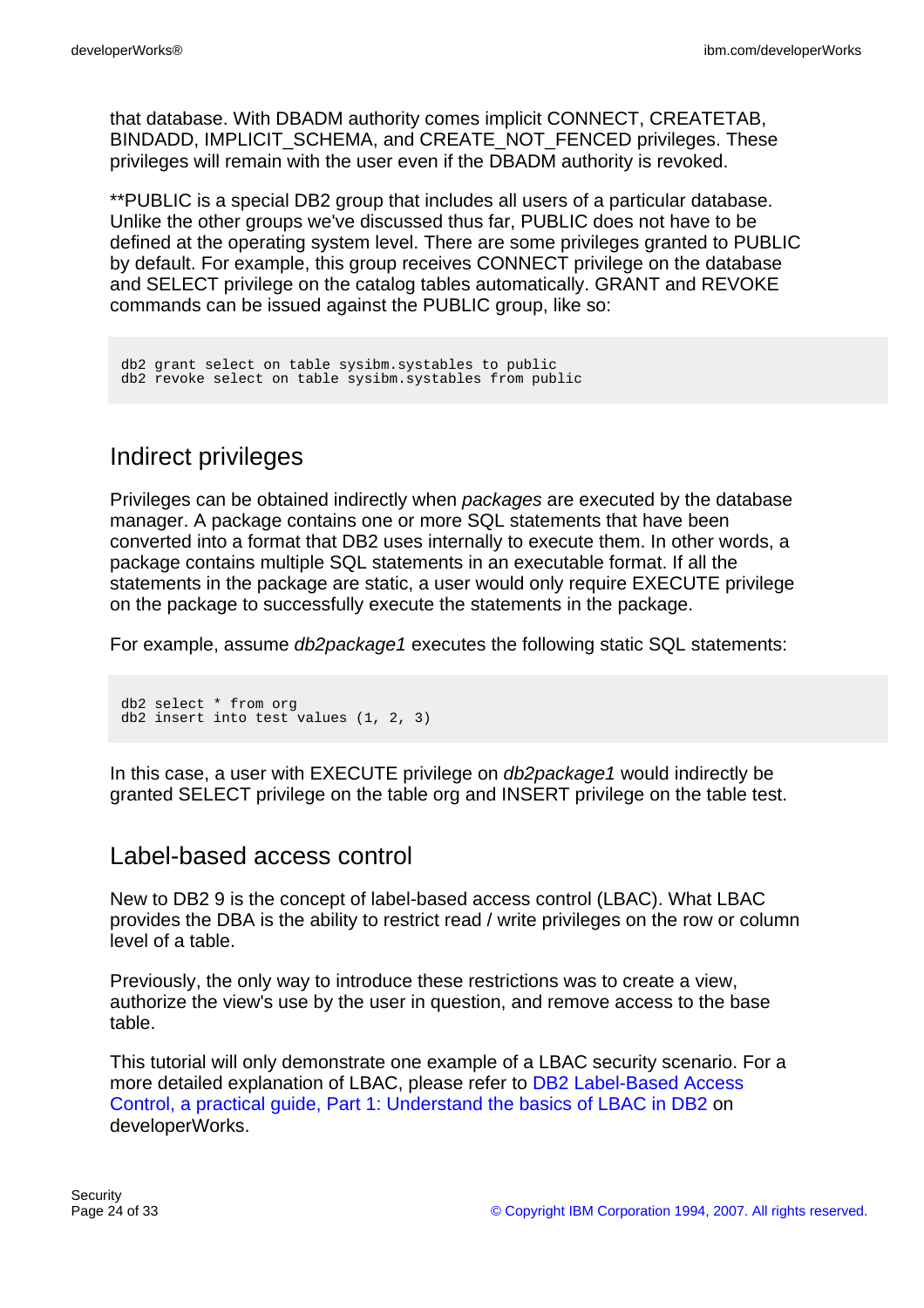LBAC is set up by the security administrator by creating Security Policies. Each table may only be subscribed to one security policy, but the system may have as many security policies as you'd like. There are several steps required to set up LBAC. The first thing you must do is determine the type of access control you require for your data.

Lets assume the following. In your organization there are three sets of people.

| Name  | Organizational Role               |
|-------|-----------------------------------|
| Jane  | Human Resources Executive         |
| Joe   | Manager of Department D11 and E21 |
| Frank | Team Lead - Department A00        |

Now, in the organization's database there is a table that defines Employee information. This will be based off of the EMP table in the SAMPLE database. It contains data on employees and the departments they belong to. It's existing definition is as follows:

|                                                                                                                                                                                                                                                              |                                                                                                                              | db2 => describe select * from emp                                                                                                                                  |                                                                                                                                                                                                      |
|--------------------------------------------------------------------------------------------------------------------------------------------------------------------------------------------------------------------------------------------------------------|------------------------------------------------------------------------------------------------------------------------------|--------------------------------------------------------------------------------------------------------------------------------------------------------------------|------------------------------------------------------------------------------------------------------------------------------------------------------------------------------------------------------|
| SOLDA Information                                                                                                                                                                                                                                            |                                                                                                                              |                                                                                                                                                                    |                                                                                                                                                                                                      |
|                                                                                                                                                                                                                                                              |                                                                                                                              | sqldaid: SQLDA sqldabc: 896 sqln: 20 sqld: 14                                                                                                                      |                                                                                                                                                                                                      |
| Column Information                                                                                                                                                                                                                                           |                                                                                                                              |                                                                                                                                                                    |                                                                                                                                                                                                      |
| sqltype                                                                                                                                                                                                                                                      |                                                                                                                              | sqllen sqlname.data                                                                                                                                                | sqlname.length                                                                                                                                                                                       |
| 452 CHARACTER<br>448<br>VARCHAR<br>453<br>CHARACTER<br>448<br>VARCHAR<br>453<br>CHARACTER<br>453<br>CHARACTER<br>385<br>DATE<br>453<br>CHARACTER<br>500<br>SMALLINT<br>453<br>CHARACTER<br>385<br>DATE<br>485<br>DECIMAL<br>485<br>DECIMAL<br>485<br>DECIMAL | $\sim$ 6<br>12<br>$\overline{1}$<br>15<br>$\overline{\phantom{a}}$ 3<br>4<br>10 <sup>°</sup><br>8<br>2<br>$\mathbf{1}$<br>10 | EMPNO<br>FIRSTNME<br>MIDINIT<br>LASTNAME<br>WORKDEPT<br>PHONENO<br>HIREDATE<br><b>JOB</b><br>EDLEVEL<br>SEX<br>BIRTHDATE<br>9, 2 SALARY<br>9, 2 BONUS<br>9, 2 COMM | 5<br>$\begin{array}{c} 8 \\ 7 \end{array}$<br>$\,8\,$<br>$\begin{array}{c} 8 \\ 7 \end{array}$<br>$\begin{array}{c} 8 \\ 3 \\ 7 \end{array}$<br>3<br>$\begin{array}{c} 9 \\ 6 \end{array}$<br>5<br>4 |

The organization has rules in place that are audited on a regular basis. Part of this audit indicates that the employees should not have access to data that is considered confidential. The rules stipulate that executives have full read / write access to all employee records, Managers have read / write access to anyone in their department, and team leads have read access to anyone in the department they lead.

To set up LBAC security to enable these rules.

1. Defining the security policies and labels and granting the security labels to the users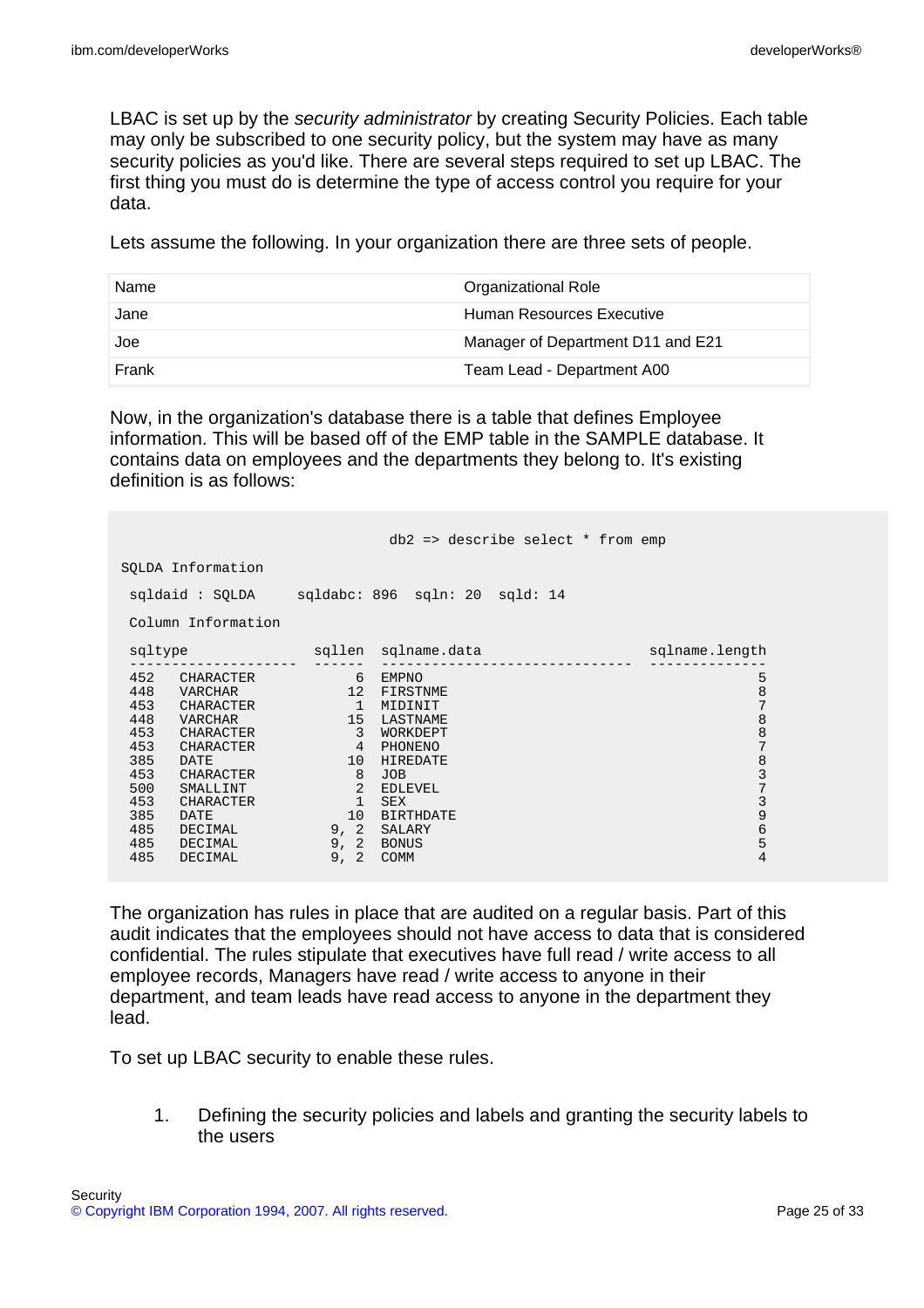2. Modification of the EMP table including the security label column and attaching the security policy to it

#### **Defining the security policies and labels**

To define the security policies and labels, SECADM authority is required.

#### **Step 1a. Create the security label component**

The first thing you need to do is to determine the best type of security component to define for this policy. In this particular case, the best fit is a policy type of "TREE". A Tree policy means that you can define a set of labels such that the children have a subset of the rights that their parent does. In this example, create a security component named "J\_DEPT".

| CREATE SECURITY LABEL COMPONENT J DEPT |
|----------------------------------------|
| TREE ('HR_EXECUTIVE' ROOT,             |
| 'MAN D11 E21' UNDER 'HR EXECUTIVE'     |
| 'A00' UNDER 'HR EXECUTIVE',            |
| 'B01' UNDER 'HR EXECUTIVE',            |
| 'CO1' UNDER 'HR EXECUTIVE',            |
| 'D11' UNDER 'MAN D11 E21',             |
| 'D21' UNDER 'HR EXECUTIVE',            |
| 'E01' UNDER 'HR EXECUTIVE',            |
| 'E11' UNDER 'HR EXECUTIVE',            |
| 'E21' UNDER 'MAN D11 E21'              |
|                                        |

The above layout indicates that the root is HR\_EXECUTIVE, and all the departments are children under that executive.

### **Step 1b. Define the security policy**

The next step required to use LBAC security in the above example is to define the policy associated with the security label component above. A security policy can use more than one components.

> CREATE SECURITY POLICY J\_DEPT\_POLICY COMPONENTS J\_DEPT WITH DB2LBACRULES RESTRICT NOT AUTHORIZED WRITE SECURITY LABEL

### **Step 1c. Create the security labels**

The third step in setting up the security policy is to create the security labels. This is where you will specify the different roles that each user has. In this case, since the example is fairly simple, there will only be three labels, Executive, Manager and Team Lead.

CREATE SECURITY LABEL J\_DEPT\_POLICY.EXECUTIVE COMPONENT J\_DEPT 'HR\_EXECUTIVE'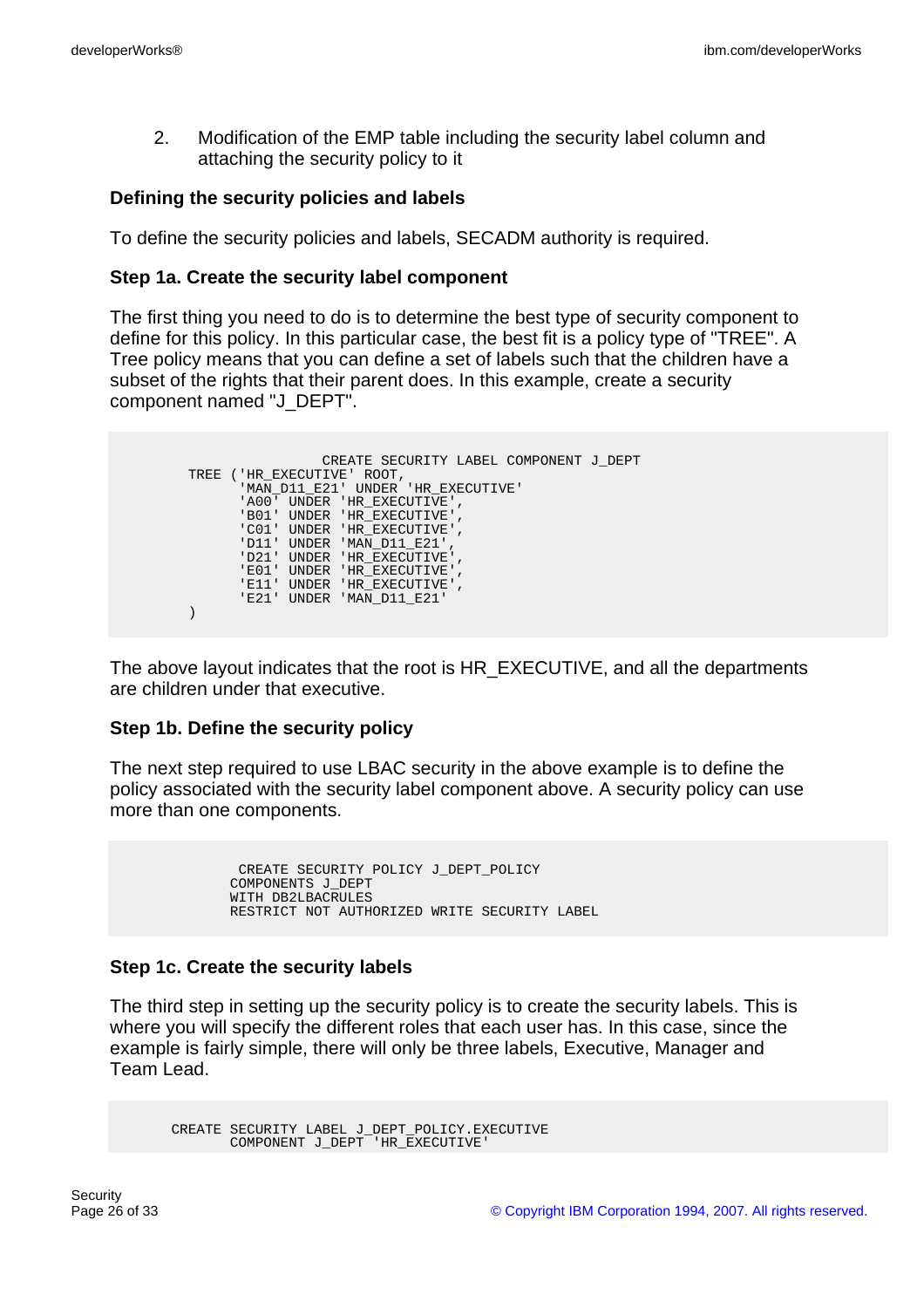```
CREATE SECURITY LABEL J_DEPT_POLICY.MANAGE_D11_E21
      COMPONENT J_DEPT 'MAN_D11_E21'
CREATE SECURITY LABEL J_DEPT_POLICY.A00
       COMPONENT J_DEPT 'A00'
CREATE SECURITY LABEL J_DEPT_POLICY.B01
       COMPONENT J_DEPT 'B01'
CREATE SECURITY LABEL J_DEPT_POLICY.C01
       COMPONENT J_DEPT 'C01'
CREATE SECURITY LABEL J_DEPT_POLICY.D11
       COMPONENT J_DEPT 'D11'
CREATE SECURITY LABEL J_DEPT_POLICY.D21
      COMPONENT J_DEPT 'D21'
CREATE SECURITY LABEL J_DEPT_POLICY.E01
      COMPONENT J_DEPT 'E01'
CREATE SECURITY LABEL J_DEPT_POLICY.E11
       COMPONENT J_DEPT 'E11'
CREATE SECURITY LABEL J_DEPT_POLICY.E21
      COMPONENT J_DEPT 'E21'
```
In the next step you'll define the actual permissions associated with these labels.

#### **Step 1d. Grant rights based on labels**

The following steps outline the procedures for granting the rights to the table data. Rights are either ALL ACCESS, WRITE ACCESS or READ ACCESS. if none of these rights are granted to a user, then that user doesn't have the ability to access any of the table data. Remember that executives have full access, managers have full access to their departments and team leads have read access to members of the departments they lead.

db2 grant security label J\_DEPT\_POLICY.A00 to user Frank for read access db2 grant security label J\_DEPT\_POLICY.MANAGE\_D11\_E21 to user Joe for all access db2 grant security label J\_DEPT\_POLICY.EXECUTIVE to user Jane for all access

Setting the above labels on the users will cascade rights based on the tree definitions in step 1a. Because user Joe is labeled as MANAGE\_D11\_E21, and is given all rights, he will be able to read and write rows that have a security tag of J\_DEPT\_POLICY.D11 or J\_DEPT\_POLICY.E21 (since they are his children).

#### **Step 2: Modify the EMP table**

When modifying the EMP table, you must create an extra column to store the security label. This is of type "DB2SECURITYLABEL". You are going to modify the existing EMP table in the SAMPLE database. To do this, you must user a user that has been granted root level privilege in the policy, so in this case the user Jane. You must also first drop the MQT table ADEFUSR from the sample database.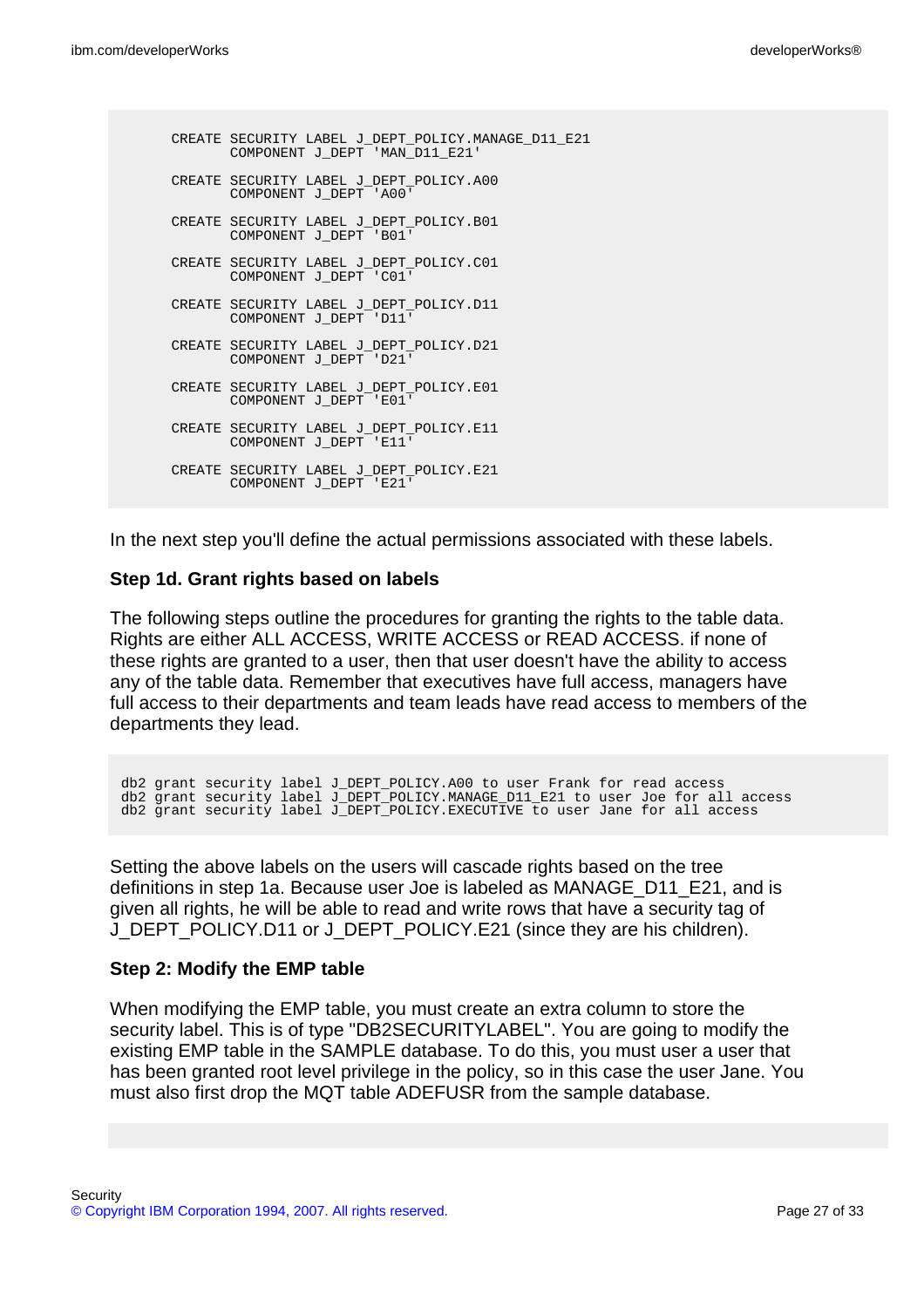CONNECT TO SAMPLE Database Connection Information Database server  $= DB2/NT 9.1.0$ SQL authorization ID = GMILNE Local database alias = SAMPLE DROP TABLE ADEFUSR CONNECT RESET CONNECT TO SAMPLE USER Jane USING password ALTER TABLE EMP ADD COLUMN DEPT\_TAG DB2SECURITYLABEL ADD SECURITY POLICY J\_DEPT\_POLICY

If you select from the EMP table, you will see the additional column defined. Because you performed the alter with a user defined on the EXECUTIVE level, all the security tags will have been added as EXECUTIVE. To change this, you need to update the table.

| db2 => select EMPNO, FIRSTNME, LASTNAME, WORKDEPT, SALARY,<br>varchar (SECLABEL TO CHAR ('J DEPT POLICY', DEPT TAG), 30) from qmilne.emp |  |                                   |  |  |   |  |
|------------------------------------------------------------------------------------------------------------------------------------------|--|-----------------------------------|--|--|---|--|
| EMPNO                                                                                                                                    |  | FIRSTNME LASTNAME WORKDEPT SALARY |  |  | 6 |  |
|                                                                                                                                          |  |                                   |  |  |   |  |
|                                                                                                                                          |  |                                   |  |  |   |  |
|                                                                                                                                          |  |                                   |  |  |   |  |
|                                                                                                                                          |  |                                   |  |  |   |  |
|                                                                                                                                          |  |                                   |  |  |   |  |
|                                                                                                                                          |  |                                   |  |  |   |  |
|                                                                                                                                          |  |                                   |  |  |   |  |
|                                                                                                                                          |  |                                   |  |  |   |  |
|                                                                                                                                          |  |                                   |  |  |   |  |
|                                                                                                                                          |  |                                   |  |  |   |  |
|                                                                                                                                          |  |                                   |  |  |   |  |
|                                                                                                                                          |  |                                   |  |  |   |  |
|                                                                                                                                          |  |                                   |  |  |   |  |
|                                                                                                                                          |  |                                   |  |  |   |  |
|                                                                                                                                          |  |                                   |  |  |   |  |
|                                                                                                                                          |  |                                   |  |  |   |  |
|                                                                                                                                          |  |                                   |  |  |   |  |
|                                                                                                                                          |  |                                   |  |  |   |  |
|                                                                                                                                          |  |                                   |  |  |   |  |
|                                                                                                                                          |  |                                   |  |  |   |  |
|                                                                                                                                          |  |                                   |  |  |   |  |
|                                                                                                                                          |  |                                   |  |  |   |  |
|                                                                                                                                          |  |                                   |  |  |   |  |
|                                                                                                                                          |  |                                   |  |  |   |  |
|                                                                                                                                          |  |                                   |  |  |   |  |
|                                                                                                                                          |  |                                   |  |  |   |  |
|                                                                                                                                          |  |                                   |  |  |   |  |
|                                                                                                                                          |  |                                   |  |  |   |  |
|                                                                                                                                          |  |                                   |  |  |   |  |
|                                                                                                                                          |  |                                   |  |  |   |  |
|                                                                                                                                          |  |                                   |  |  |   |  |
|                                                                                                                                          |  |                                   |  |  |   |  |
|                                                                                                                                          |  |                                   |  |  |   |  |
|                                                                                                                                          |  |                                   |  |  |   |  |
|                                                                                                                                          |  |                                   |  |  |   |  |
|                                                                                                                                          |  |                                   |  |  |   |  |
|                                                                                                                                          |  |                                   |  |  |   |  |
|                                                                                                                                          |  |                                   |  |  |   |  |
|                                                                                                                                          |  |                                   |  |  |   |  |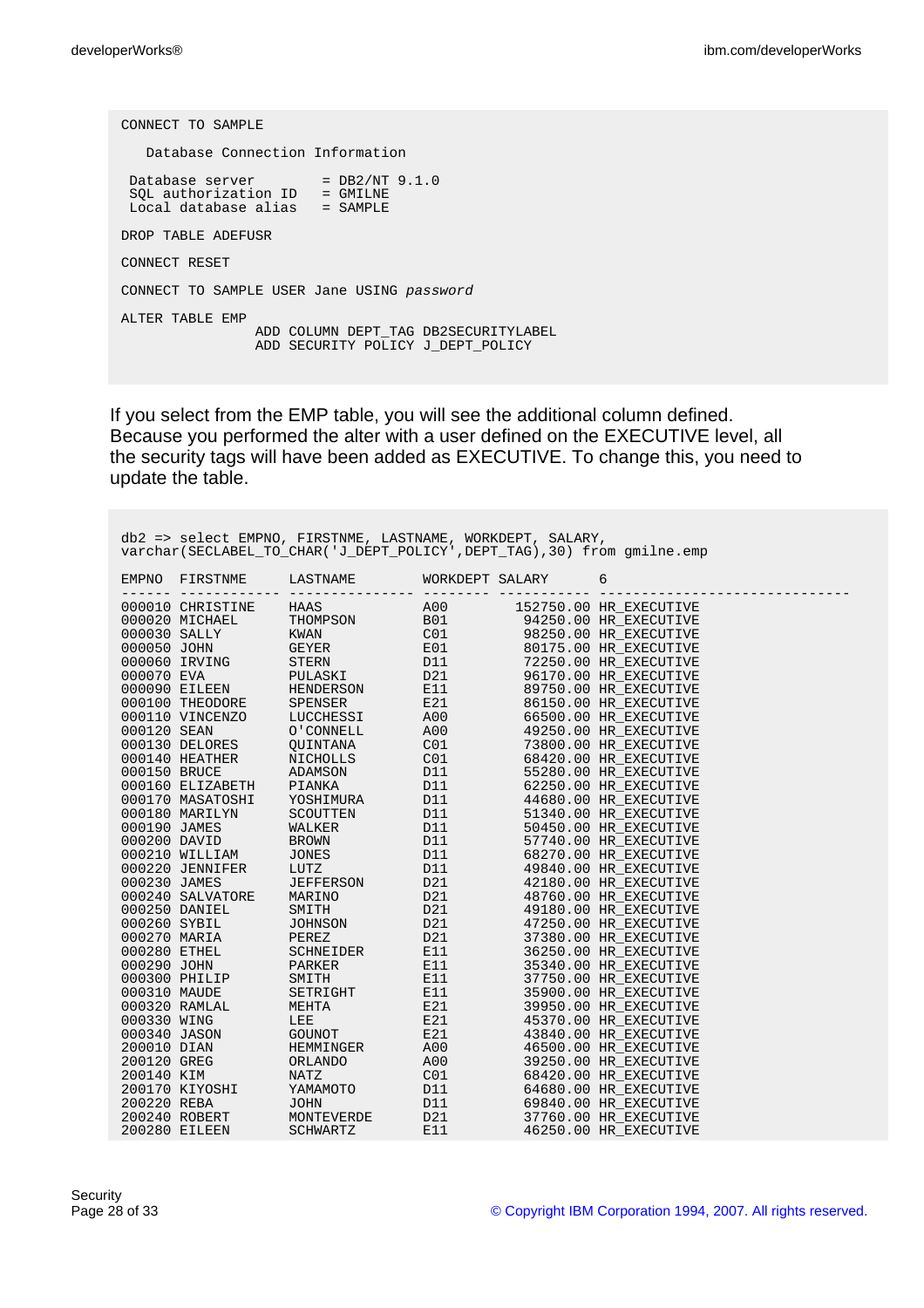| 200310 MICHELLE<br>200330 HELENA<br>200340 ROY                                                                                                                                                                                                                                                                                                                                                                                                                                                                                                                                                                                                                                                                                                                                                                                                                                                                                                                                                                            | SPRINGER<br><b>WONG</b><br>ALONZO                                                                                                                                                                             | E11<br>E21<br>E21                                                                                                                                                                                |                                                                                                                                                                                                                                                                                                                                                                                                                                              | 35900.00 HR_EXECUTIVE<br>35370.00 HR_EXECUTIVE<br>31840.00 HR_EXECUTIVE                 |
|---------------------------------------------------------------------------------------------------------------------------------------------------------------------------------------------------------------------------------------------------------------------------------------------------------------------------------------------------------------------------------------------------------------------------------------------------------------------------------------------------------------------------------------------------------------------------------------------------------------------------------------------------------------------------------------------------------------------------------------------------------------------------------------------------------------------------------------------------------------------------------------------------------------------------------------------------------------------------------------------------------------------------|---------------------------------------------------------------------------------------------------------------------------------------------------------------------------------------------------------------|--------------------------------------------------------------------------------------------------------------------------------------------------------------------------------------------------|----------------------------------------------------------------------------------------------------------------------------------------------------------------------------------------------------------------------------------------------------------------------------------------------------------------------------------------------------------------------------------------------------------------------------------------------|-----------------------------------------------------------------------------------------|
| 42 record(s) selected.                                                                                                                                                                                                                                                                                                                                                                                                                                                                                                                                                                                                                                                                                                                                                                                                                                                                                                                                                                                                    |                                                                                                                                                                                                               |                                                                                                                                                                                                  |                                                                                                                                                                                                                                                                                                                                                                                                                                              |                                                                                         |
|                                                                                                                                                                                                                                                                                                                                                                                                                                                                                                                                                                                                                                                                                                                                                                                                                                                                                                                                                                                                                           |                                                                                                                                                                                                               |                                                                                                                                                                                                  |                                                                                                                                                                                                                                                                                                                                                                                                                                              | update emp set DEPT_TAG=(SECLABEL_BY_NAME('J_DEPT_POLICY','A00')) where WORKDEPT='A00'  |
|                                                                                                                                                                                                                                                                                                                                                                                                                                                                                                                                                                                                                                                                                                                                                                                                                                                                                                                                                                                                                           |                                                                                                                                                                                                               |                                                                                                                                                                                                  |                                                                                                                                                                                                                                                                                                                                                                                                                                              | update emp set DEPT_TAG=(SECLABEL_BY_NAME('J_DEPT_POLICY','B01')) where WORKDEPT='B01'  |
|                                                                                                                                                                                                                                                                                                                                                                                                                                                                                                                                                                                                                                                                                                                                                                                                                                                                                                                                                                                                                           |                                                                                                                                                                                                               |                                                                                                                                                                                                  |                                                                                                                                                                                                                                                                                                                                                                                                                                              | update emp set DEPT TAG=(SECLABEL BY NAME('J DEPT POLICY', 'CO1')) where WORKDEPT='CO1' |
|                                                                                                                                                                                                                                                                                                                                                                                                                                                                                                                                                                                                                                                                                                                                                                                                                                                                                                                                                                                                                           |                                                                                                                                                                                                               |                                                                                                                                                                                                  |                                                                                                                                                                                                                                                                                                                                                                                                                                              | update emp set DEPT_TAG=(SECLABEL_BY_NAME('J_DEPT_POLICY','D11')) where WORKDEPT='D11'  |
|                                                                                                                                                                                                                                                                                                                                                                                                                                                                                                                                                                                                                                                                                                                                                                                                                                                                                                                                                                                                                           |                                                                                                                                                                                                               |                                                                                                                                                                                                  |                                                                                                                                                                                                                                                                                                                                                                                                                                              | update emp set DEPT TAG=(SECLABEL BY NAME('J DEPT POLICY', 'D21')) where WORKDEPT='D21' |
|                                                                                                                                                                                                                                                                                                                                                                                                                                                                                                                                                                                                                                                                                                                                                                                                                                                                                                                                                                                                                           |                                                                                                                                                                                                               |                                                                                                                                                                                                  |                                                                                                                                                                                                                                                                                                                                                                                                                                              | update emp set DEPT_TAG=(SECLABEL_BY_NAME('J_DEPT_POLICY','E01')) where WORKDEPT='E01'  |
|                                                                                                                                                                                                                                                                                                                                                                                                                                                                                                                                                                                                                                                                                                                                                                                                                                                                                                                                                                                                                           |                                                                                                                                                                                                               |                                                                                                                                                                                                  |                                                                                                                                                                                                                                                                                                                                                                                                                                              | update emp set DEPT_TAG=(SECLABEL_BY_NAME('J_DEPT_POLICY','E11')) where WORKDEPT='E11'  |
|                                                                                                                                                                                                                                                                                                                                                                                                                                                                                                                                                                                                                                                                                                                                                                                                                                                                                                                                                                                                                           |                                                                                                                                                                                                               |                                                                                                                                                                                                  |                                                                                                                                                                                                                                                                                                                                                                                                                                              | update emp set DEPT TAG=(SECLABEL BY NAME('J DEPT POLICY', 'E21')) where WORKDEPT='E21' |
| db2 => select EMPNO, FIRSTNME, LASTNAME, WORKDEPT, SALARY,<br>varchar (SECLABEL TO CHAR ('J DEPT POLICY', DEPT TAG), 30) from emp                                                                                                                                                                                                                                                                                                                                                                                                                                                                                                                                                                                                                                                                                                                                                                                                                                                                                         |                                                                                                                                                                                                               |                                                                                                                                                                                                  |                                                                                                                                                                                                                                                                                                                                                                                                                                              |                                                                                         |
| EMPNO FIRSTNME                                                                                                                                                                                                                                                                                                                                                                                                                                                                                                                                                                                                                                                                                                                                                                                                                                                                                                                                                                                                            | LASTNAME                                                                                                                                                                                                      | WORKDEPT SALARY<br>_________ __                                                                                                                                                                  |                                                                                                                                                                                                                                                                                                                                                                                                                                              | 6                                                                                       |
| $\begin{tabular}{l c c c c c} \hline \texttt{152750.00 A00} & \texttt{CHAPTER} & \texttt{HARS} & \texttt{A00} & \texttt{152750.00 A00} \\ \hline 0000020 MHz & \texttt{HRISTINE} & \texttt{HARS} & \texttt{A00} & \texttt{94250.00 B01} \\ 000020 MHz & \texttt{KWAN} & \texttt{CO1} & \texttt{98250.00 C01} \\ 000050 JORM & \texttt{GEYER} & \texttt{E01} & \texttt{80175.$<br>000140 HEATHER NICHOLLS CO1 68420.00 CO1<br>000150 BRUCE ADAMSON D11 55280.00 D11<br>000160 ELIZABETH PIANKA<br>000170 MASATOSHI YOSHIMURA<br>000180 MARILYN<br>000190 JAMES<br>000200 DAVID BROWN DII<br>000210 WILLIAM JONES D11<br>000210 WILBERT LUTZ<br>000220 JAMES JEFFERSON<br>000240 SALVATORE MARINO<br>000250 DANIEL SMITH<br>000260 SYBIL<br>000270 MARIA<br>000280 ETHEL<br>000290 JOHN<br>000300 PHILIP<br>000310 MAUDE<br>000320 RAMLAL<br>000330 WING<br>000340 JASON<br>200010 DIAN<br>200120 GREG<br>200140 KIM<br>200170 KIYOSHI<br>200220 REBA<br>200240 ROBERT<br>200280 EILEEN<br>200310 MICHELLE<br>200330 HELENA | SCOUTTEN<br>WALKER<br>JOHNSON<br>PEREZ<br>SCHNEIDER<br>PARKER<br>SMITH<br>SETRIGHT<br>MEHTA<br>LEE<br>GOUNOT<br>HEMMINGER<br><b>ORLANDO</b><br>NATZ<br>YAMAMOTO<br>JOHN<br>MONTEVERDE<br>SCHWARTZ<br>SPRINGER | D11<br>$D_{11}$<br>D11<br>D11<br>$D11$<br>$D21$<br>D21<br>D21<br>D21<br>D21<br>E11<br>E11<br>E11<br>E11<br>E21<br>E21<br>E21<br>A00<br>A00<br>C <sub>01</sub><br>D11<br>D11<br>D21<br>E11<br>E11 | 62250.00 D11<br>44680.00 D11<br>51340.00 D11<br>50450.00 D11<br>57740.00 D11<br>68270.00 D11<br>49840.00 D11<br>42180.00 D21<br>48760.00 D21<br>49180.00 D21<br>47250.00 D21<br>37380.00 D21<br>36250.00 E11<br>35340.00 E11<br>37750.00 E11<br>35900.00 E11<br>39950.00 E21<br>45370.00 E21<br>43840.00 E21<br>46500.00 A00<br>39250.00 A00<br>68420.00 CO1<br>64680.00 D11<br>69840.00 D11<br>37760.00 D21<br>46250.00 E11<br>35900.00 E11 |                                                                                         |

42 record(s) selected.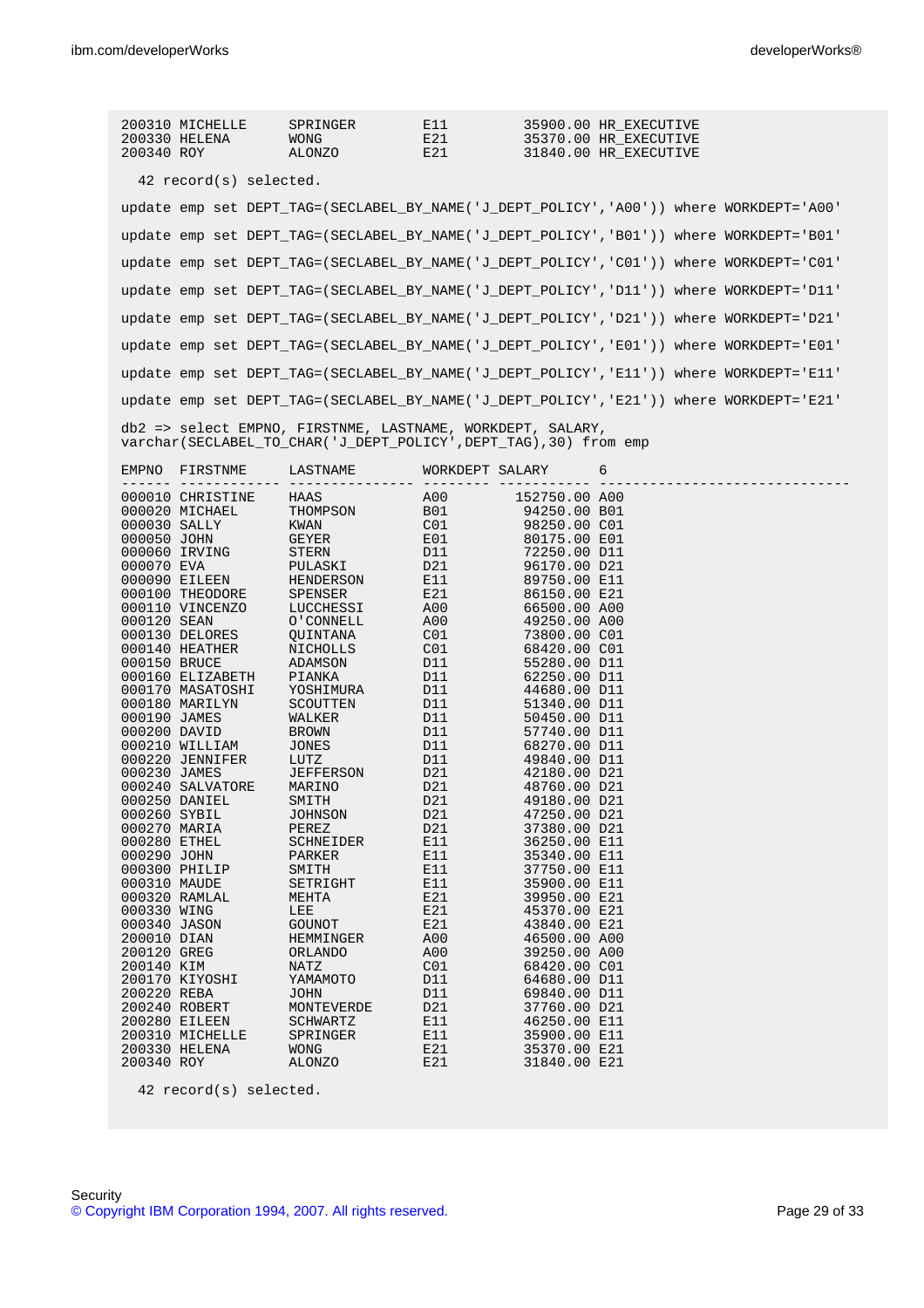After the update, lets see what the individual users can do. You'll connect to the database using the Executive userid Jane. Start with the same select statement performed before:

| EMPNO | FIRSTNME LASTNAME WORKDEPT SALARY<br>------------- ---------------- ------- -- |  | 6 |
|-------|--------------------------------------------------------------------------------|--|---|
|       |                                                                                |  |   |
|       |                                                                                |  |   |
|       |                                                                                |  |   |
|       |                                                                                |  |   |
|       |                                                                                |  |   |
|       |                                                                                |  |   |
|       |                                                                                |  |   |
|       |                                                                                |  |   |
|       |                                                                                |  |   |
|       |                                                                                |  |   |
|       |                                                                                |  |   |
|       |                                                                                |  |   |
|       |                                                                                |  |   |
|       |                                                                                |  |   |
|       |                                                                                |  |   |
|       |                                                                                |  |   |
|       |                                                                                |  |   |
|       |                                                                                |  |   |
|       |                                                                                |  |   |
|       |                                                                                |  |   |
|       |                                                                                |  |   |
|       |                                                                                |  |   |
|       |                                                                                |  |   |
|       |                                                                                |  |   |
|       |                                                                                |  |   |
|       |                                                                                |  |   |
|       |                                                                                |  |   |
|       |                                                                                |  |   |
|       |                                                                                |  |   |
|       |                                                                                |  |   |
|       |                                                                                |  |   |
|       |                                                                                |  |   |
|       |                                                                                |  |   |
|       |                                                                                |  |   |
|       |                                                                                |  |   |
|       |                                                                                |  |   |
|       |                                                                                |  |   |
|       |                                                                                |  |   |
|       |                                                                                |  |   |
|       |                                                                                |  |   |
|       |                                                                                |  |   |
|       |                                                                                |  |   |

#### And the update command:

db2 => update gmilne.emp set DEPT\_TAG=(SECLABEL\_BY\_NAME('J\_DEPT\_POLICY','E01')) where WORKDEPT='E01' DB20000I The SQL command completed successfully.

As you can see, Jane has full access to all the data in the table. Now lets look at what Joe can see. First, the select again.

db2 => select EMPNO, FIRSTNME, LASTNAME, WORKDEPT, SALARY,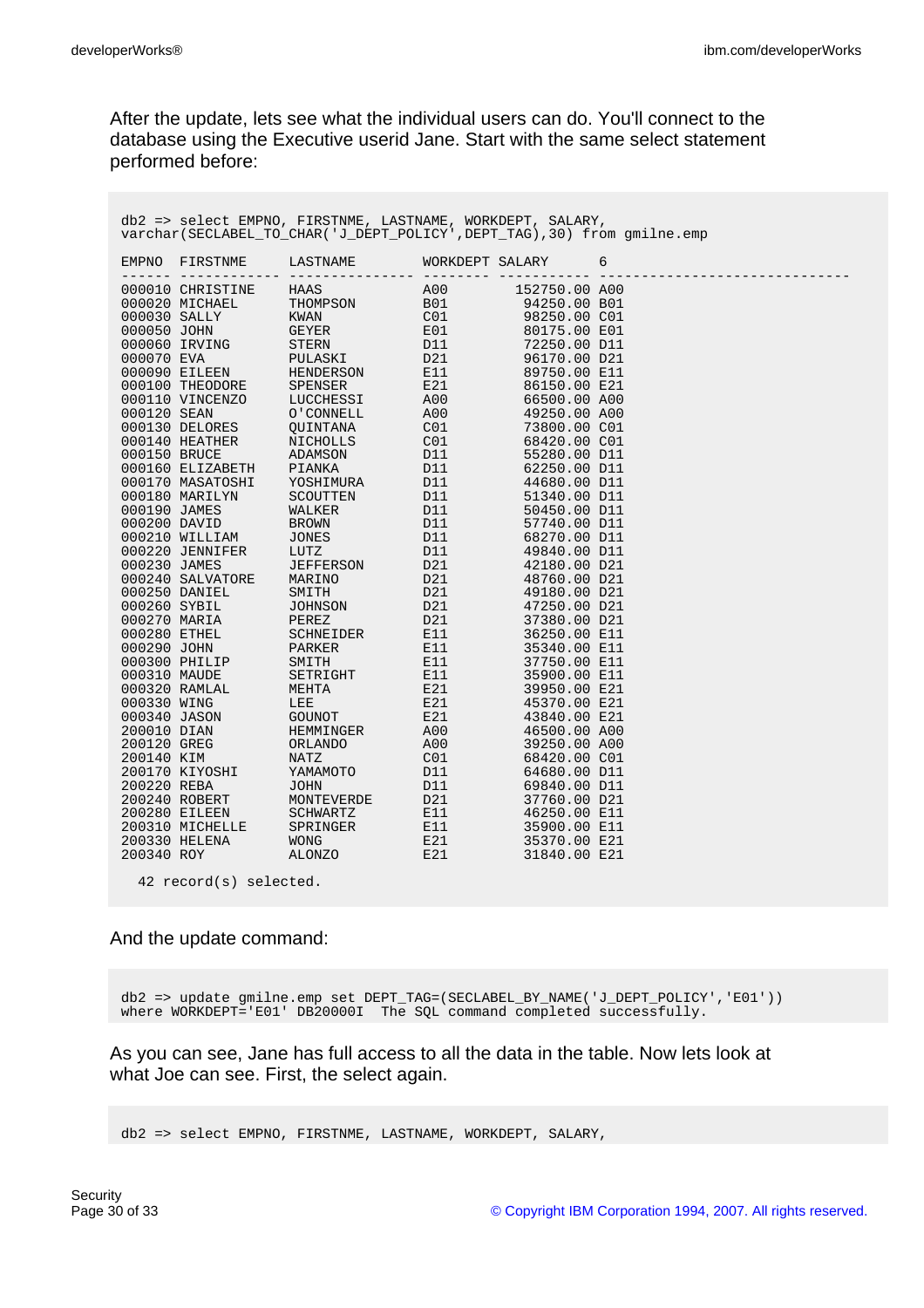| varchar(SECLABEL TO CHAR('J DEPT POLICY', DEPT TAG), 30) from qmilne.emp |                  |                                                                    |     |              |  |  |
|--------------------------------------------------------------------------|------------------|--------------------------------------------------------------------|-----|--------------|--|--|
|                                                                          |                  | EMPNO FIRSTNME LASTNAME WORKDEPT SALARY 6                          |     |              |  |  |
|                                                                          |                  | 000060 IRVING STERN D11 72250.00 D11                               |     |              |  |  |
|                                                                          |                  | 000100 THEODORE SPENSER E21 86150.00 E21                           |     |              |  |  |
|                                                                          |                  | 000150 BRUCE ADAMSON D11 55280.00 D11                              |     |              |  |  |
|                                                                          |                  | 000160 ELIZABETH PIANKA D11                                        |     | 62250.00 D11 |  |  |
|                                                                          |                  | 000170 MASATOSHI YOSHIMURA D11 44680.00 D11                        |     |              |  |  |
|                                                                          | 000180 MARILYN   | SCOUTTEN D11                                                       |     | 51340.00 D11 |  |  |
| 000190 JAMES                                                             |                  | WALKER                                                             | D11 | 50450.00 D11 |  |  |
|                                                                          | 000200 DAVID     | BROWN D11                                                          |     | 57740.00 D11 |  |  |
|                                                                          | 000210 WILLIAM   | JONES AND RESIDENCE AND RESPONDENTLY                               | D11 | 68270.00 D11 |  |  |
|                                                                          | 000220 JENNIFER  | LUTZ D11                                                           |     | 49840.00 D11 |  |  |
|                                                                          | 000320 RAMLAL    | $MEHTA$ $E21$                                                      |     | 39950.00 E21 |  |  |
|                                                                          | 000330 WING 2007 |                                                                    | E21 | 45370.00 E21 |  |  |
|                                                                          | 000340 JASON     | GOUNOT E21                                                         |     | 43840.00 E21 |  |  |
|                                                                          | 200170 KIYOSHI   | YAMAMOTO D11                                                       |     | 64680.00 D11 |  |  |
|                                                                          | 200220 REBA      | D11<br>JOHN                                                        |     | 69840.00 D11 |  |  |
|                                                                          | 200330 HELENA    | $WONG$ $E21$                                                       |     | 35370.00 E21 |  |  |
|                                                                          |                  | 200340 ROY           ALONZO             E21           31840.00 E21 |     |              |  |  |
| 17 record(s) selected.                                                   |                  |                                                                    |     |              |  |  |

See how he can only see information from departments D11 and E21? Lets see what happens when he tries to select data that is in the table, but he is not allowed to see:

```
db2 => select EMPNO, FIRSTNME, LASTNAME, WORKDEPT, SALARY,
varchar(SECLABEL_TO_CHAR('J_DEPT_POLICY',DEPT_TAG),30)
from gmilne.emp where empno='000130'
EMPNO FIRSTNME LASTNAME WORKDEPT SALARY 6
                            ------ ------------ --------------- -------- ----------- ------------------------------
  0 record(s) selected.
```
You know from the previous select with Jane that there is an employee in there with empno 000130, but Joe is not allowed to see it.

Now, one last test, with Frank.

First, the same select the other two users have run:

| db2 => select EMPNO, FIRSTNME, LASTNAME, WORKDEPT, SALARY,<br>varchar (SECLABEL TO CHAR ('J DEPT POLICY', DEPT TAG), 30) from qmilne.emp |                                     |                                                        |                                 |                                                                               |   |  |  |
|------------------------------------------------------------------------------------------------------------------------------------------|-------------------------------------|--------------------------------------------------------|---------------------------------|-------------------------------------------------------------------------------|---|--|--|
| <b>EMPNO</b>                                                                                                                             | FIRSTNME                            | LASTNAME                                               | WORKDEPT SALARY                 |                                                                               | 6 |  |  |
| 000120 SEAN<br>200010 DIAN<br>200120 GREG                                                                                                | 000010 CHRISTINE<br>000110 VINCENZO | HAAS<br>LUCCHESSI<br>O'CONNELL<br>HEMMINGER<br>ORLANDO | A00<br>A00<br>A00<br>A00<br>A00 | 152750.00 A00<br>66500.00 A00<br>49250.00 A00<br>46500.00 A00<br>39250.00 A00 |   |  |  |
| 5 record(s) selected.                                                                                                                    |                                     |                                                        |                                 |                                                                               |   |  |  |

In this case you can see that Frank can only see information about users from the department he leads. Lets see what happens when he tries to update: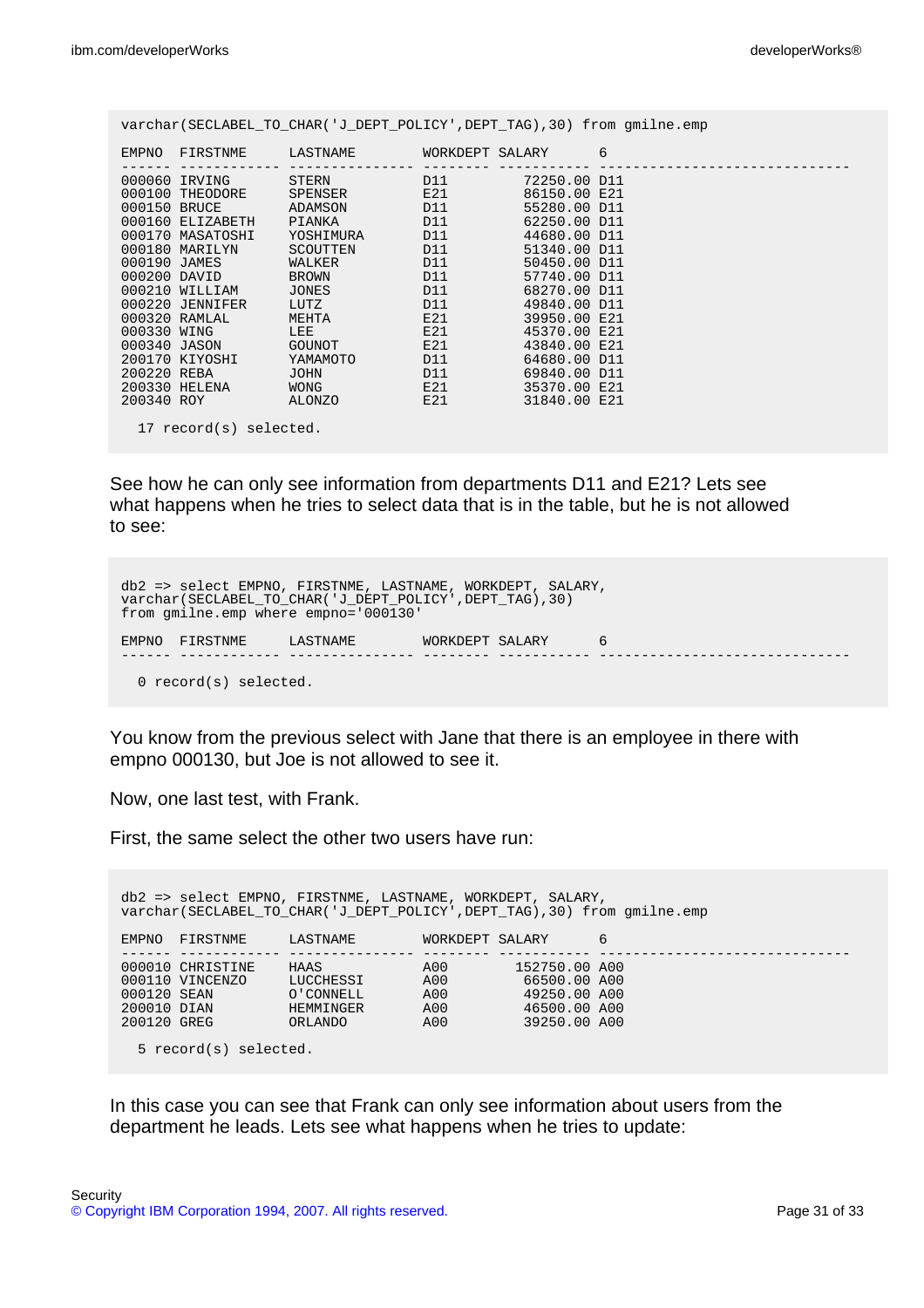db2 => update gmilne.emp set DEPT\_TAG=(SECLABEL\_BY\_NAME('J\_DEPT\_POLICY','A00')) where WORKDEPT='A00'DB21034E The command was processed as an SOL statement because it was not a valid Command Line Processor command. During SQL processing it returned: SQL20402N Authorization ID "FRANK" does not have the LBAC credentials to perform the "UPDATE" operation on table "EMPLOYEE". SQLSTATE=42519

Even though he is trying to update a record that is in his own department, you created his access security to only allow read access to the table. Our business requirements have been satisfied.

# Section 6. Summary

Now that you've completed this tutorial, you should have a fundamental understanding of the following topics:

**Elements of a DB2 security plan**: You should understand the structure of the entire DB2 environment, which includes client, servers, gateways, and hosts. You should also understand authentication, authorization, and privileges.

**DB2 authentication types**: You should know how to set authentication types using the db2 update dbm cfg using authentication type command on the server, and using the db2 catalog database command on the gateway and client.

**DB2 authorities**: You should understand the basics of the SYSADM, SYSCTRL, SYSMAINT, and SYSMON authorities, which are set in the DBM CFG file. You should also understand the basics of the DBADM, LOAD, and SECADM authorities, which are set using the GRANT command and revoked using the REVOKE command. Additionally, you should know what command each authority is allowed to run.

**DB2 privileges**: You should have an understanding of the different types of privileges and what they allow a user to do. Examples are CONTROL, INSERT, DELETE, CREATEIN, DROPIN, REFERENCES, and SELECT. You should also know how a privilege is obtained/revoked explicitly (GRANT/REVOKE commands), implicitly, or (for packages only) indirectly. In addition to this you should have a basic understanding of label-based access control, and how to define different types of policies based on this new security concept.

To access other tutorials in this series, bookmark the series page, [DB2 9 DBA exam](http://www.ibm.com/developerworks/offers/lp/db2cert/db2-cert730.html) [731 prep tutorials.](http://www.ibm.com/developerworks/offers/lp/db2cert/db2-cert730.html)